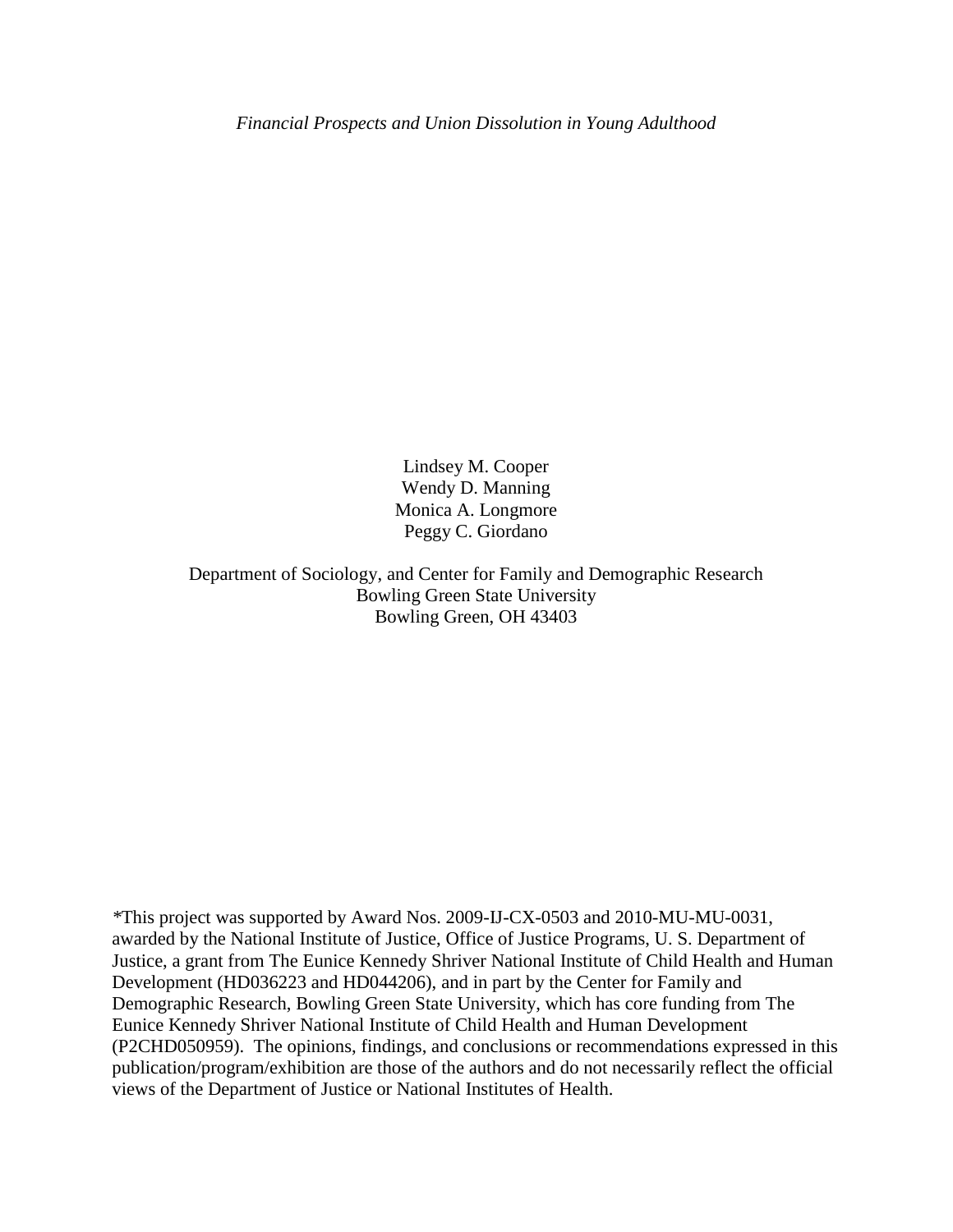## *ABSTRACT*

Socioeconomic resources have been identified as a major source of stress for romantic partners and have important implications for relational processes. However, despite decades of family research linking financial hardship to union dissolution, there is limited work focused on young adults. Additionally, although there is some support for the use of subjective indicators, this prior work has relied primarily on objective measures to reflect socioeconomic resources. Using data from the Toledo Adolescent Relationships Study (TARS), we found that subjective socioeconomic measures were associated with union dissolution whereas objective socioeconomic indicators were not. More specifically, we showed that the financial prospects of young adults' partners were negatively associated with dissolution, net of key sociodemographic and relationship correlates. Our study pointed to the importance of considering various types of socioeconomic measures in family and demographic research, especially among populations that have prolonged pathways to financial independence.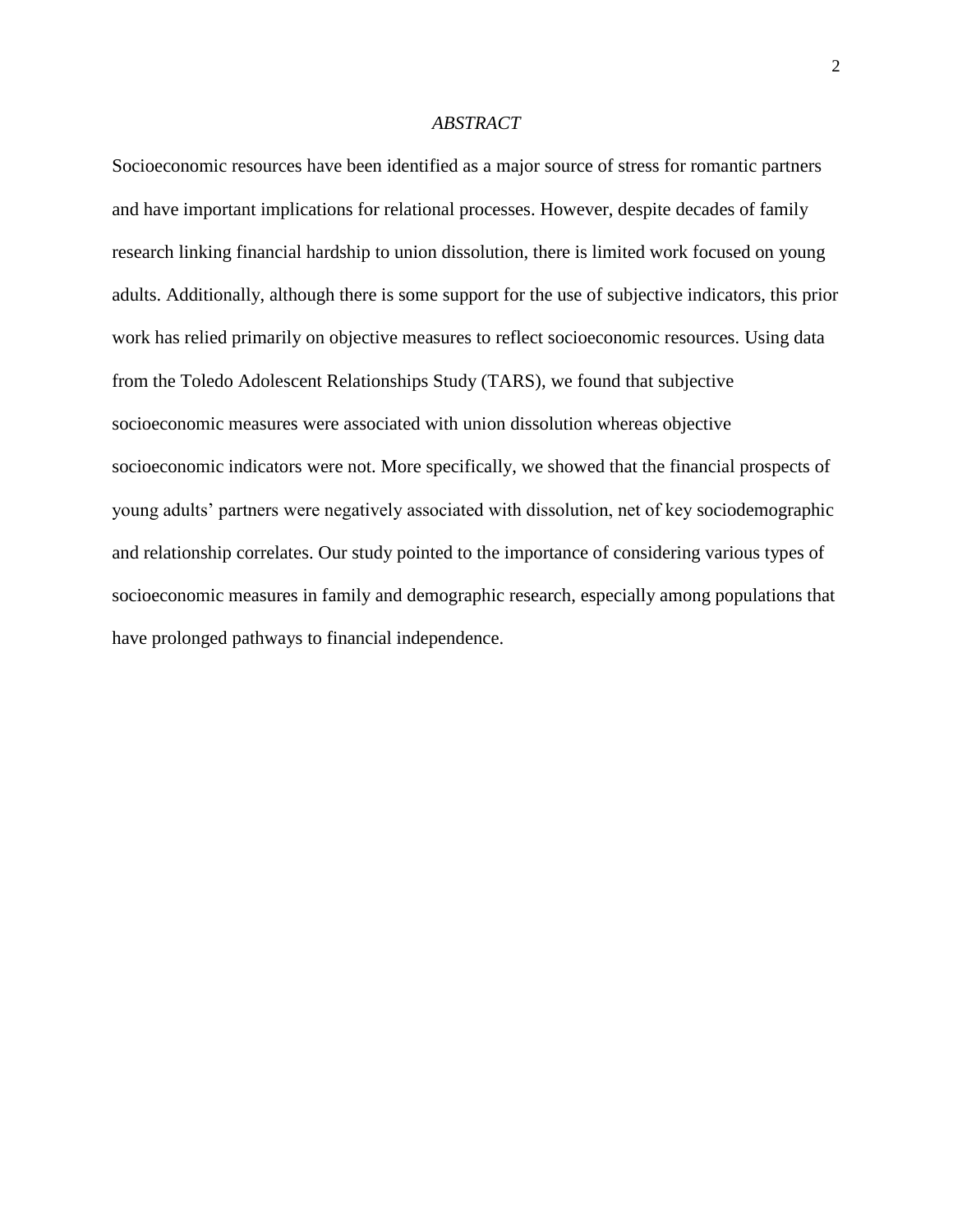#### *INTRODUCTION*

The dissolution of a romantic relationship has become an increasingly common experience for individuals with important implications for their health and wellbeing (Fincham  $\&$ Cui, 2010; Le, Dove, Agnew, Korn, & Mutso, 2010). Thus, the stability of coresidential and dating relationships has become an important area of research over the past few decades. In addition to overall trends in union stability, researchers have explored various correlates of union dissolution (Le et al., 2010), with a particular emphasis being placed on socioeconomic resources. Indeed, socioeconomic resources have been identified as an important correlate of union dissolution, as previous research has linked financial hardship to increased odds of breaking up (for reviews of the literature, see Conger, Conger, & Martin, 2010 and White & Rogers, 2000). The bulk of this prior work, however, has focused on the stability of marital unions and may have overlooked an important population of individuals: young adults.

The exclusion of young adults from the broader literature on socioeconomic resources and union dissolution is notable. Not only are romantic relationships in young adulthood shortlived (Cohen, Chen, Hartmark, & Gordon, 2003; Halpern-Meekin, Manning, Giordano, & Longmore, 2013), they are also most vulnerable to economic uncertainty. Due to an economic recession that has altered the educational and career trajectories of many, young adults today experience heightened levels of economic instability (Pew Research Center, 2012a). Thus, a focus on young adulthood is important because individuals are more likely to endure financial stress and experience relationship instability, during young adulthood.

The current investigation used data from the Toledo Adolescent Relationships Study (TARS) to examine the association between socioeconomic resources and union dissolution in young adulthood. We focused on both subjective and objective indicators of socioeconomic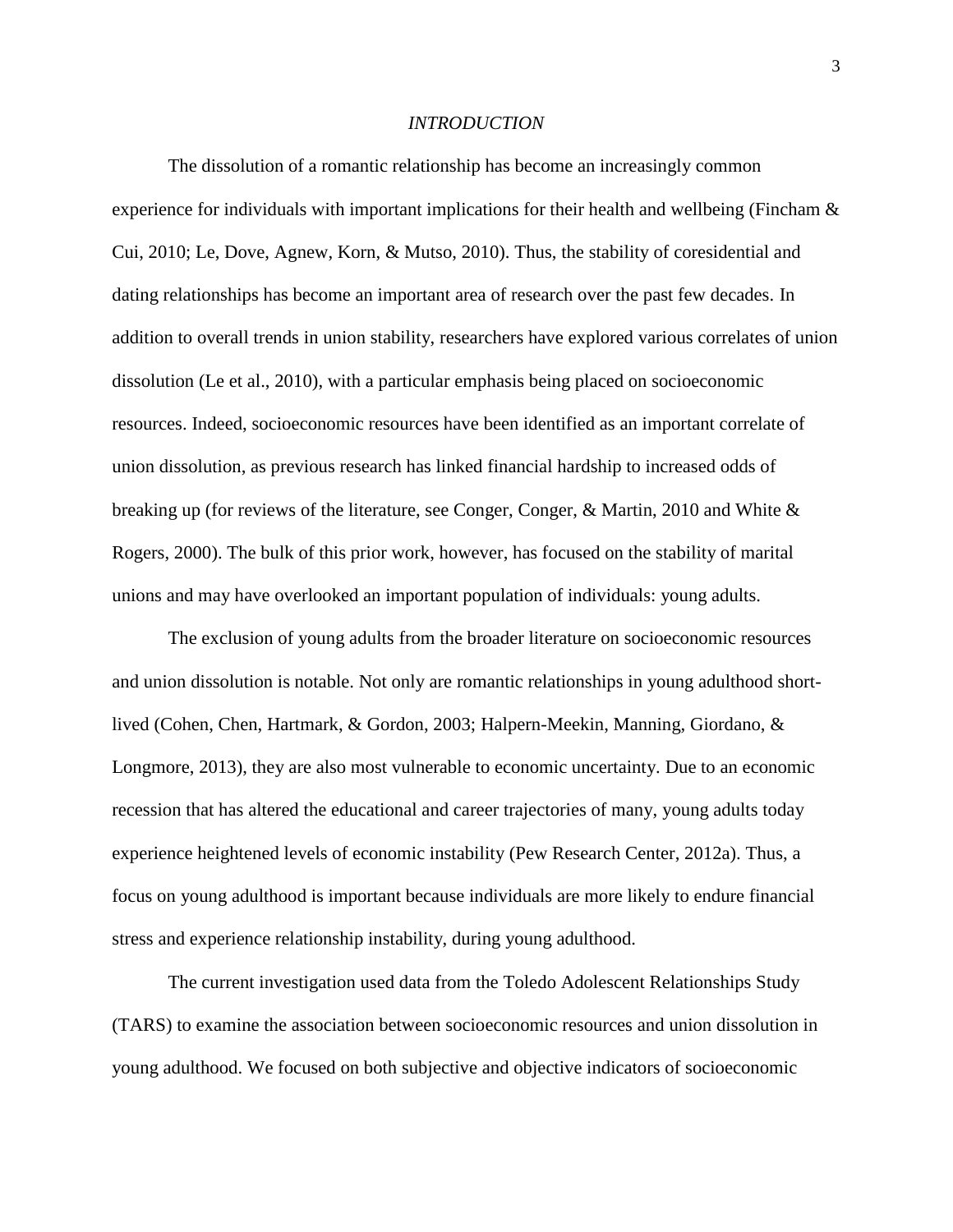resources, arguing for the importance of considering subjective measures in family and demographic research. To examine the extent to which socioeconomic resources have an independent effect on union dissolution, we included a variety of correlates reflecting sociodemographic and relationship characteristics, as well as relationship dynamics. Due to the nature of the data, TARS provided us with the unique opportunity to assess the relative importance of socioeconomic resources, sociodemographic measures, relationship characteristics, and relationship dynamics to union dissolution. Our study provided new insight into relationship instability in young adulthood and had important implications for young adults' wellbeing and future union experiences.

#### *BACKGROUND*

#### *Romantic Relationships in Young Adulthood*

Estimates suggest that most young adults are involved in romantic relationships (Sorgi, Chen, Dean, & Harris, 2016), but there appears to be substantial variation in union experiences. According to Child Trends (2013), the majority of young adults are in dating relationships, followed by cohabiting and marital unions. Additionally, researchers (Lamidi & Manning, 2016; Schoen, Landale, & Daniels, 2007) have shown that cohabitation has become the most common union among young adults, replacing marriage as the 'new normal.' However, despite variation in union types and transitions, young adults frequently experience the dissolution of romantic relationships (Cohen et al., 2003; Halpern-Meekin et al., 2013; Shulman & Connolly, 2006). Although some scholars (Arnett, 2000; Arnett, 2004) attribute the fleeting-nature of young adult relationships to romantic exploration, previous research suggests that young adults do not often end a relationship to explore other romantic options, but rather do so because of poor relationship quality. Indeed, researchers have linked poor relationship quality to union dissolution (Bulanda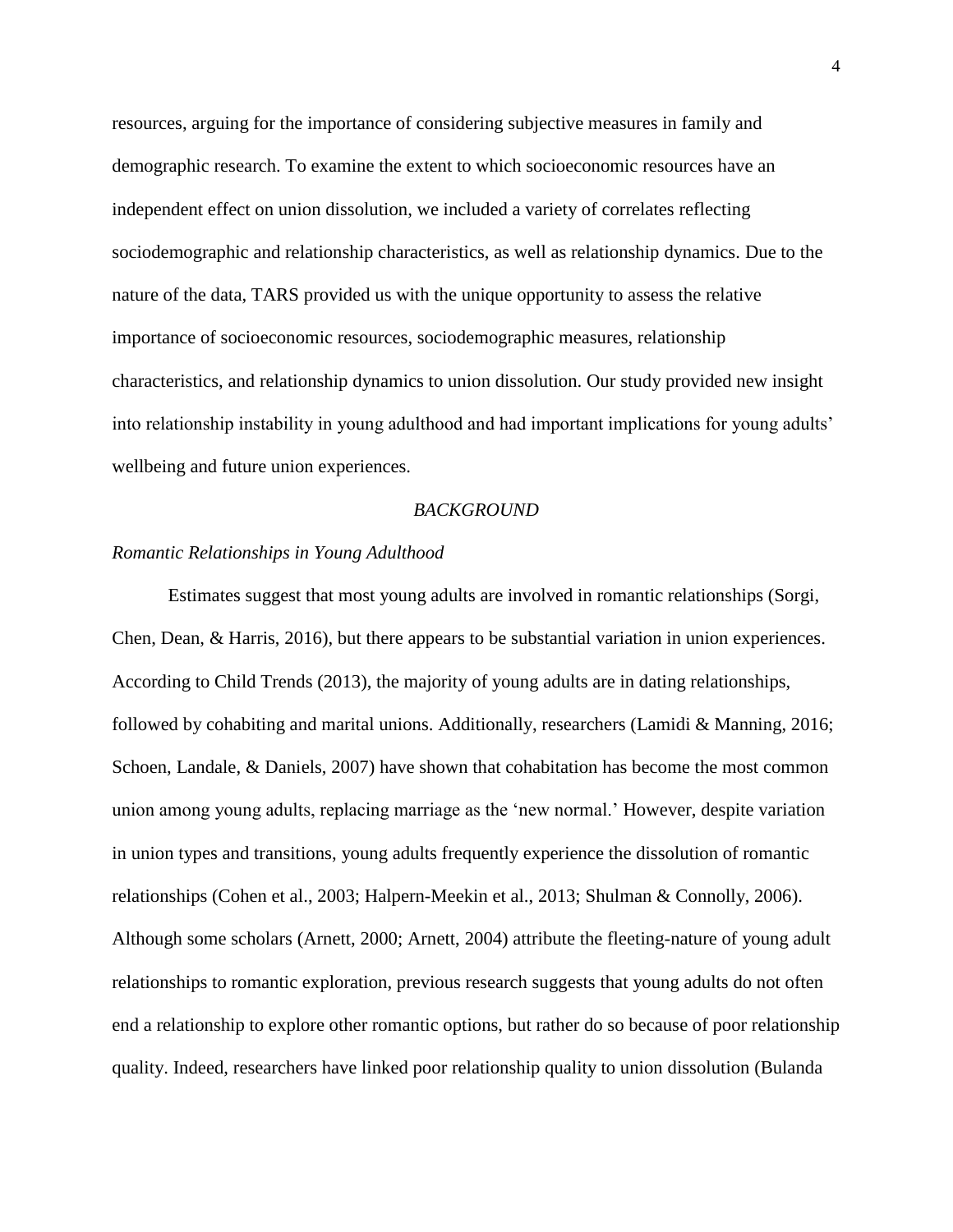& Brown, 2007; Le et al., 2010), but one factor that has yet to be explored among young adults is socioeconomic resources.

# *Economic Instability in Young Adulthood*

Achieving financial stability and independence represents an important developmental task of young adulthood (Arnett, 2000; Furstenberg, Kennedy, McLoyd, Rumbaut, & Settersten, 2004), as individuals are expected to spend their early adult years pursuing higher education to advance their career opportunities (Copp, 2014). Although young adults today are more likely than ever to have a high school diploma and college degree (Pew Research Center, 2012a), their path to economic stability has become elusive. Compared to middle-aged and older adults, young adults are among those who were most effected by the economic recession. Not only have they had to compromise their long-term plans by taking a job 'just to get by,' but many feel as if they do not have the education or training necessary to get ahead in life. Additionally, feelings of job insecurity are high, as most young adults feel vulnerable to the instability of the economic landscape (Pew Research Center, 2012b). Undoubtedly, economic uncertainty has become a common experience for many young adults with widespread consequences for their wellbeing, involvement in risk behaviors, and romantic relationship trajectories.

# *Economic Conditions and Union Dissolution*

Most prior research has linked socioeconomic resources to union dissolution using indicators such as education, employment, and income (see Conger et al., 2010 and White & Rogers, 2000 for reviews). More specifically, researchers have shown that fewer financial resources, including lower educational attainment (Heaton, 2002; Manning & Cohen, 2012; Orbuch, Veroff, Hassan, & Horrocks, 2002; Poponoe, 2007; Sweeney & Phillips, 2004), unemployment (Amato, 2010, Bramlett & Mosher, 2002), and lower earnings (Bramlett &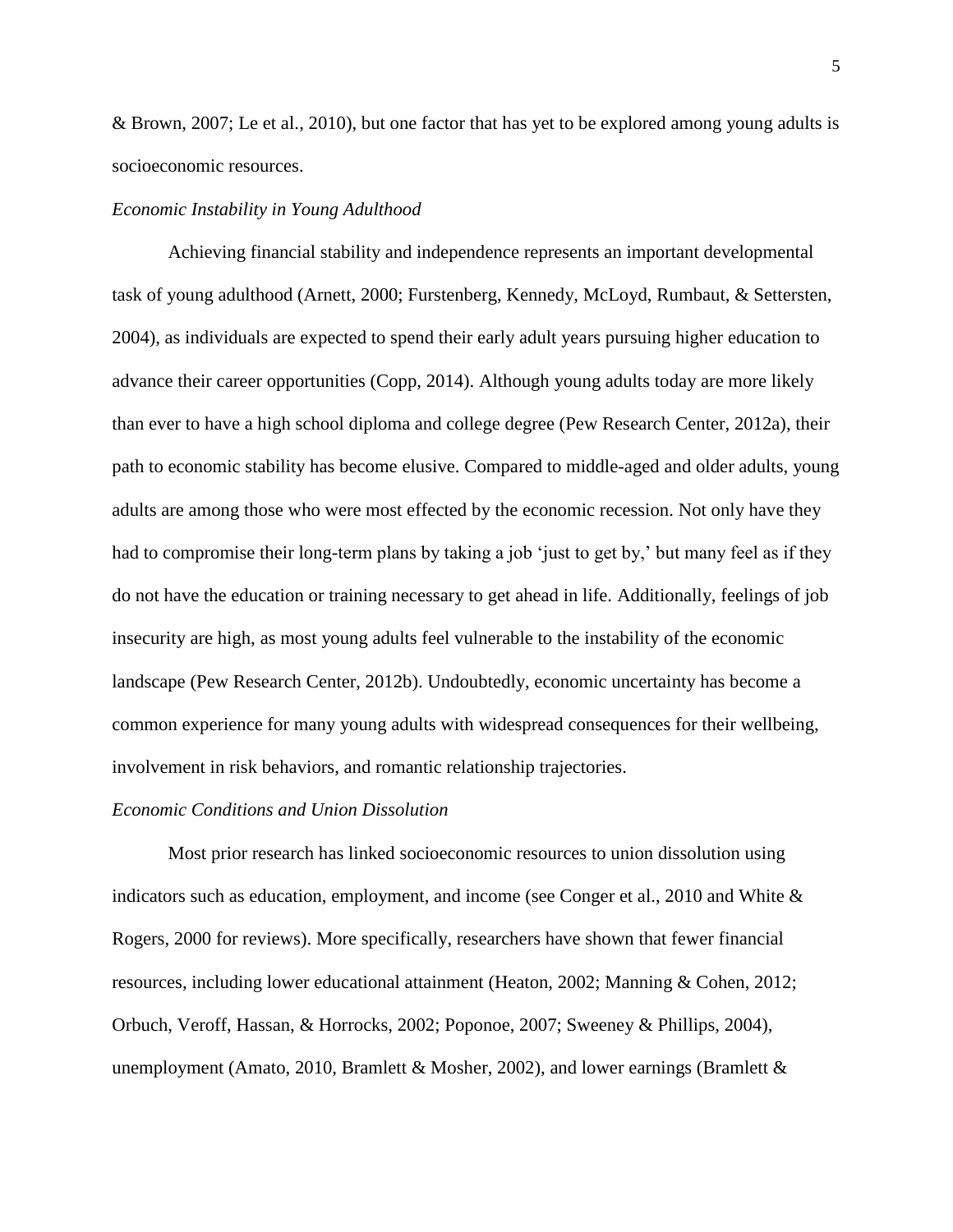Mosher, 2002; Poponoe, 2007; Wu & Pollard, 2000) are associated with higher odds of marital dissolution. Though less studied, some scholars (Bramlett & Mosher, 2002; Lichter, Qian, & Mellott, 2006; Manning, Brown, & Stykes, 2016) have demonstrated that financial hardship has a similar effect on the dissolution of cohabiting couples. This prior work provides clear evidence of a link between socioeconomic resources and union dissolution, but our understanding of this association is complicated by its focus on objective economic indicators.

Although objective economic measures (education, employment, and income) are informative, subjective economic indicators may be particularly relevant for young adults. In general, subjective indicators reflect an individual's perceptions of their experience and capture how they feel in the context of their own standards (Diener & Suh, 1997; Western  $\&$ Tomaszewski, 2016). Thus, subjective economic measures reflect how an individual feels about their financial situation, including feelings of job insecurity (Fox & Chancey, 1998) or financial prospects (Kinnunen & Pulkkinen, 1998). Compared to objective measures, subjective economic indicators are important to consider among young adults for two reasons. First, while they have an objective basis, subjective interpretations do not always correspond with young adults' objective economic realities. Demonstrating the mismatch between subjective interpretations and objective realities, estimates suggest that amid great economic uncertainty, young adults feel optimistic about their financial futures (Pew Research Center, 2012b). Second, subjective economic indicators are more dynamic in nature and more accurately capture the prolonged paths that young adults take to achieve financial independence.

Support for the use of subjective socioeconomic indicators in family research spans several decades, yet research using such indicators to examine the association between economic conditions and union dissolution has been limited (White & Rogers, 2000). Researchers have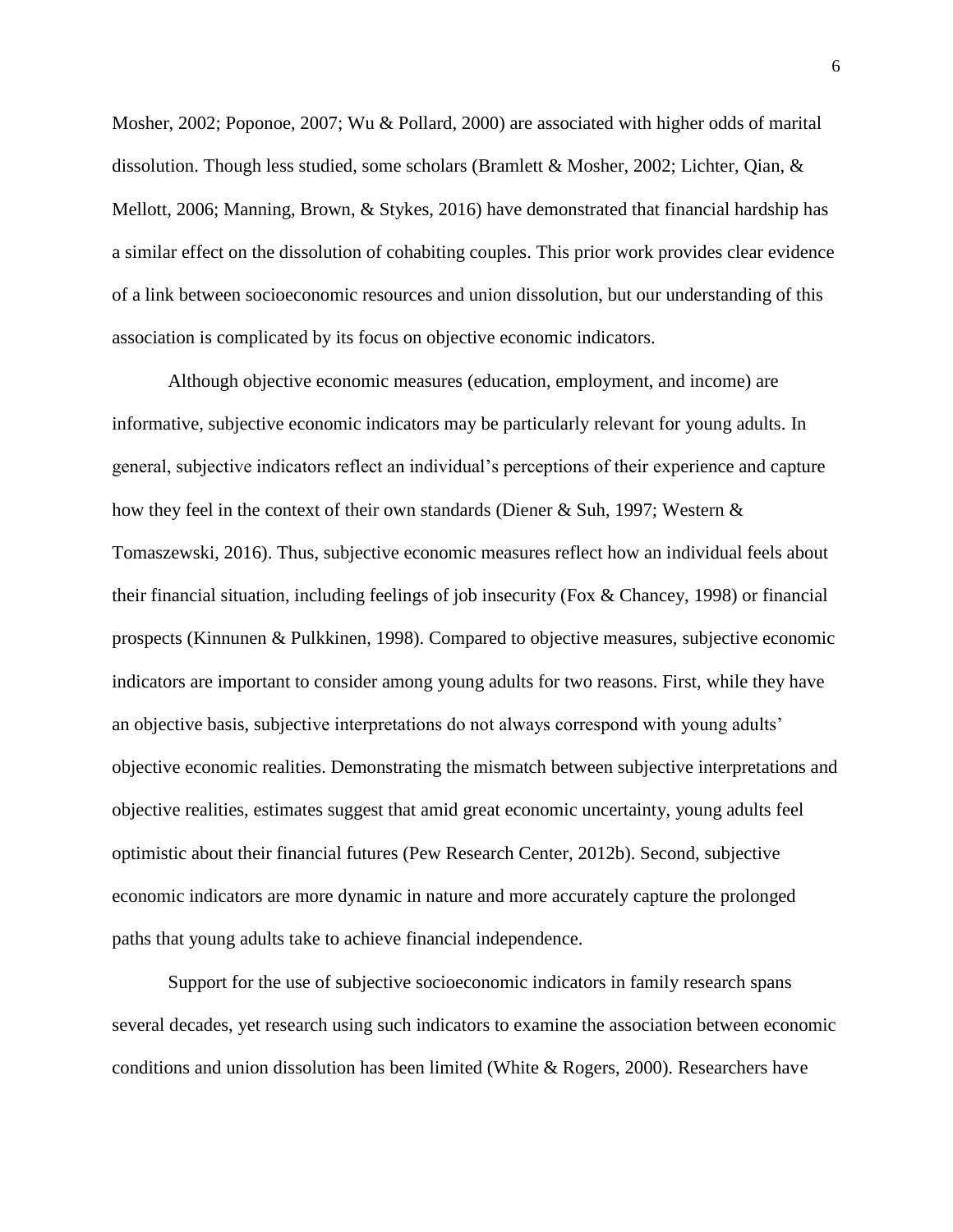linked subjective economic measures to marital quality, demonstrating that feelings of job insecurity and poor financial prospects are associated with levels of satisfaction (Fox  $\&$  Chancey, 1998; Voydanoff & Donnelly, 1988), increased conflict (Broman, Hamilton, & Hoffman., 1990; Fox & Chancey, 1998; Hughes & Galinsky, 1994; Kinnunen & Pulkkinen, 1998), and greater instability (Fox & Chancey, 1998). Due to the strong association between relationship quality and union dissolution (Le et al., 2010; Sayer & Bianchi, 2000), it is anticipated that subjective economic indicators will be related to dissolution in the same manner. Thus, we expected that poor financial prospects would be associated with higher odds of dissolution in young adulthood.

At an individual-level, fewer socioeconomic resources are associated with union dissolution (Conger et al., 2010; White & Rogers, 2000), but from a dyadic perspective, the consideration of the partner's financial prospects is also important. Previous research (Buss, Shackelford, Kirkpatrick, & Larsen, 2001; Manning, Giordano, Longmore, & Hocevar, 2010) has shown that the economic potential of romantic partners is particularly valued by young adults. More specifically, researchers demonstrated that young adults have placed increasing importance on having partners with good financial prospects over the past few decades (Buss et al., 2001). Additionally, recent estimates from T ARS suggest that young adults are concerned about the economic potential of their romantic partners, with the majority considering their partners' financial futures as important (Manning et al., 2010). Clearly, young adults today seek partners with economic potential. Thus, we expected that the financial prospects of young adults' partners would be associated negatively with union dissolution. Additionally, among a cohort of young adults who value financial security in their relationships, we anticipated that the financial prospects of young adults' partners would be more consequential to dissolution than their own socioeconomic resources.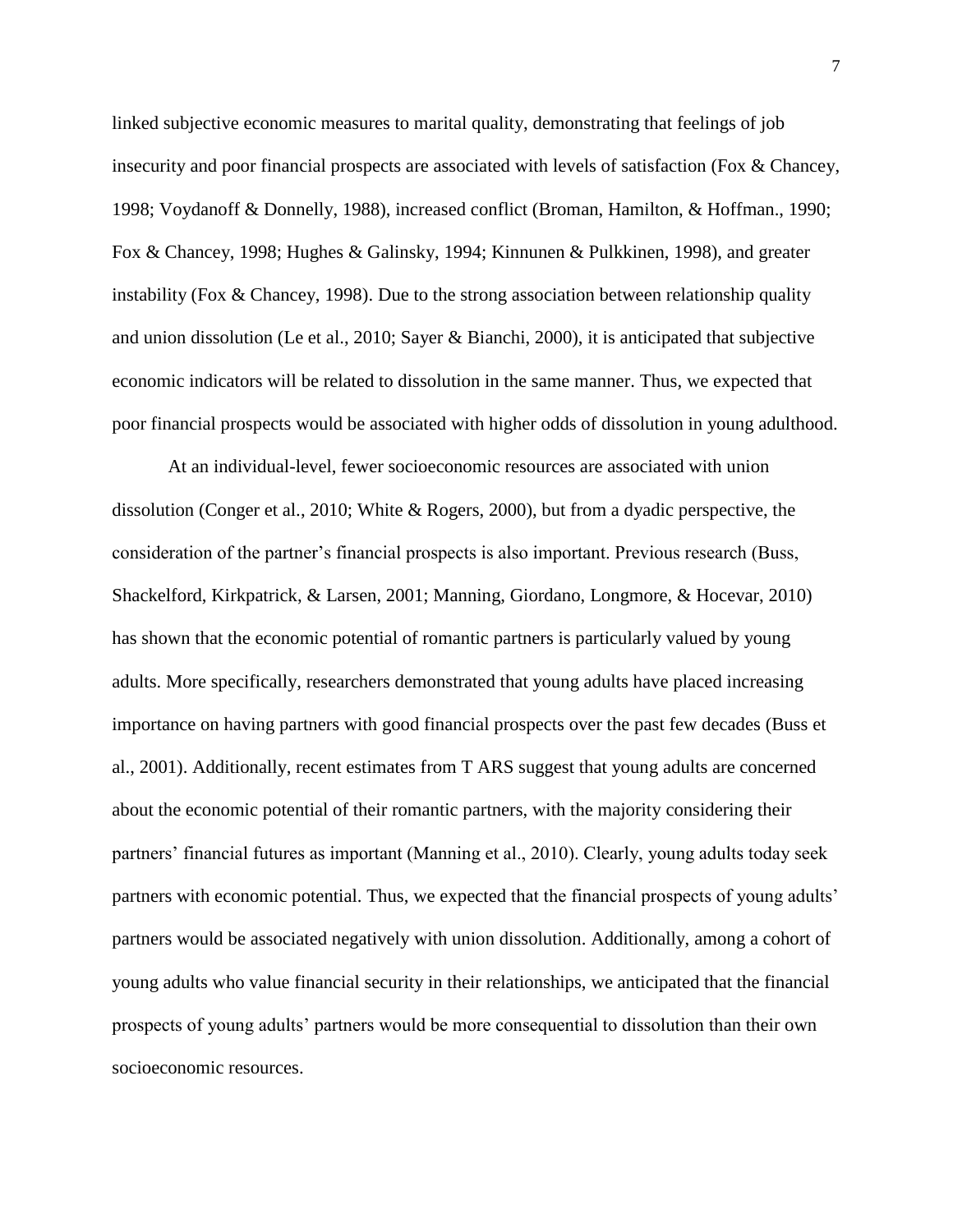## *Possible Confounding Factors*

Our analysis included the following sociodemographic characteristics that have important implications for union dissolution: racial composition of the relationship, age difference between romantic partners, and family structure. Researchers (Bratter & King, 2008; Zhang & Van Hook, 2009) have also demonstrated that risk of dissolution is greater among interracial, compared to same-race, relationships. Additionally, relationships in which there is a significant age difference between partners have higher odds of dissolution than those relationships in which the partners are the same age (Joyner, Manning, & Bogle, 2017). Prior work (Amato, 2010; Amato & DeBoer, 2001). has also showed that the odds of dissolution are lower among married individuals who lived in a household with continuously married parents.

Characteristics of romantic relationships, as well as relationship dynamics, are also important to consider when examining union dissolution. Union dissolution is generally more common in nonmarital unions than marital unions (Lyngstad & Jalovaara, 2010). Relationships longer in duration have lower odds of dissolution than relationships shorter in duration (Bulanda & Brown, 2007; Le et al., 2010; Lichter et al., 2006). The presence of stepchildren in the household is associated with greater risk of divorce, whereas shared children increase the stability of marital unions (Amato, 2010). Prior work (Manning, 2004) has demonstrated, however, that neither stepchildren nor shared children are associated with the dissolution of cohabiting unions.

#### *CURRENT INVESTIGATION*

Using data from TARS, we examined the association between the financial prospects of young adults' romantic partners and union dissolution. We expected that young adults who felt their partners had poor financial prospects would have higher odds of dissolution than those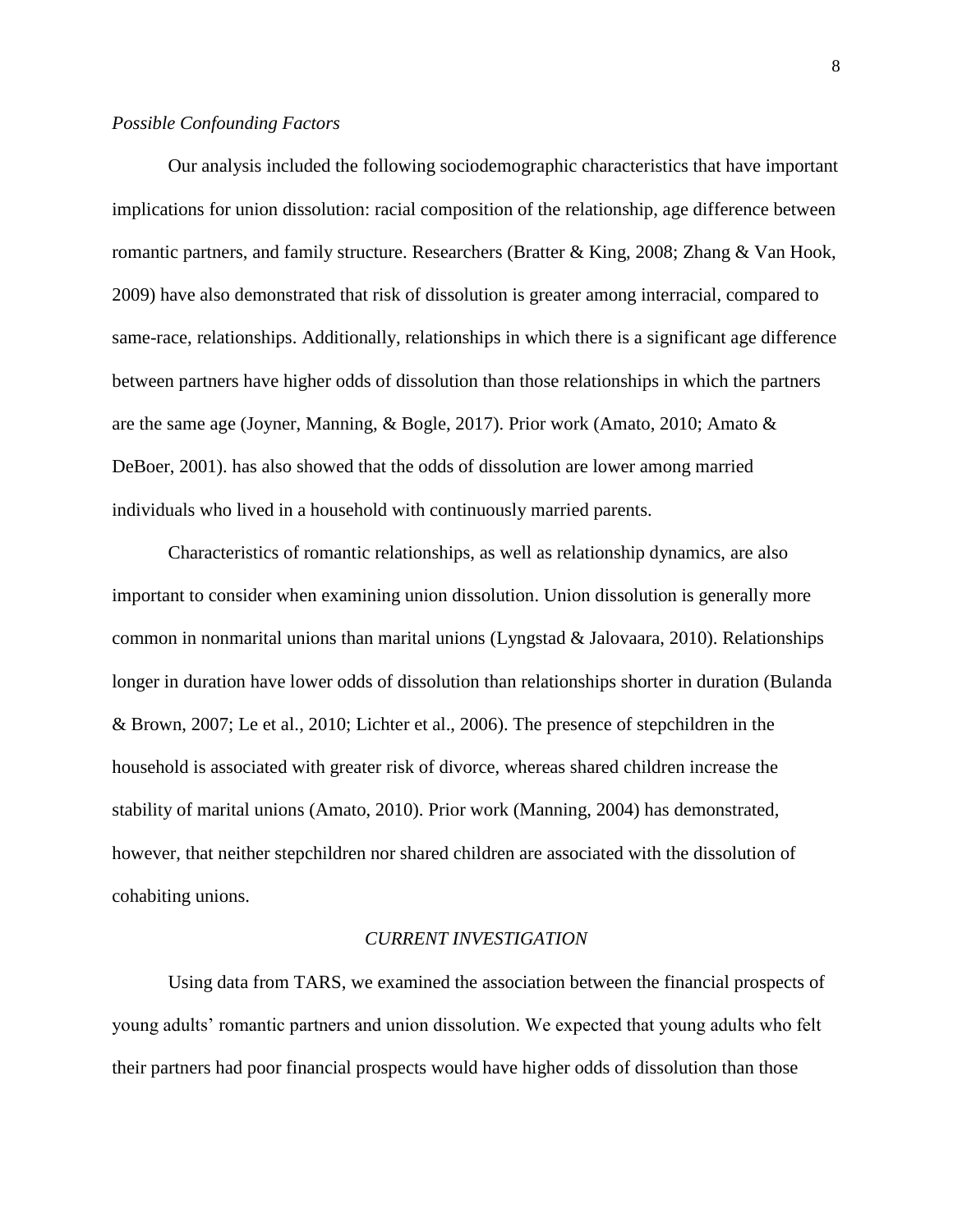young adults who felt their partners had bright financial futures. We anticipated that this association would persist, net of socioeconomic, sociodemographic, and relationship characteristics, as well as relationship dynamics. We also assessed the relative importance of subjective and objective socioeconomic indicators. We expected that subjective indicators, specifically financial prospects, would be more strongly associated with union dissolution than objective socioeconomic indicators, including school enrollment and employment status. Moreover, we anticipated that the socioeconomic indicators would be more consequential to dissolution than the sociodemographic measures, relationship characteristics, and relationship dynamics.

The current investigation made several important contributions to our understanding of union dissolution. First, we focused on an understudied population in the broader family and demographic literature: young adults. Although the stability of romantic relationships has become an important area of research over the past few decades (Le et al., 2010), few studies have considered the socioeconomic correlates of the dissolution of dating, cohabiting, and marital unions. Given the variation in young adults' union experiences, there is a relevant need to understand the association between socioeconomic characteristics and dissolution in young adulthood. Second, we provided a recent analysis assessing the relative importance of subjective and objective socioeconomic indicators. There has been considerable debate about the utility of subjective and objective socioeconomic indicators within the family literature (White & Rogers, 2000), yet research assessing the relative importance of these measures is limited. Finally, we included a variety of measures reflecting sociodemographic and relationship characteristics, as well as relationship dynamics, to examine the extent to which socioeconomic resources had an independent effect on union dissolution.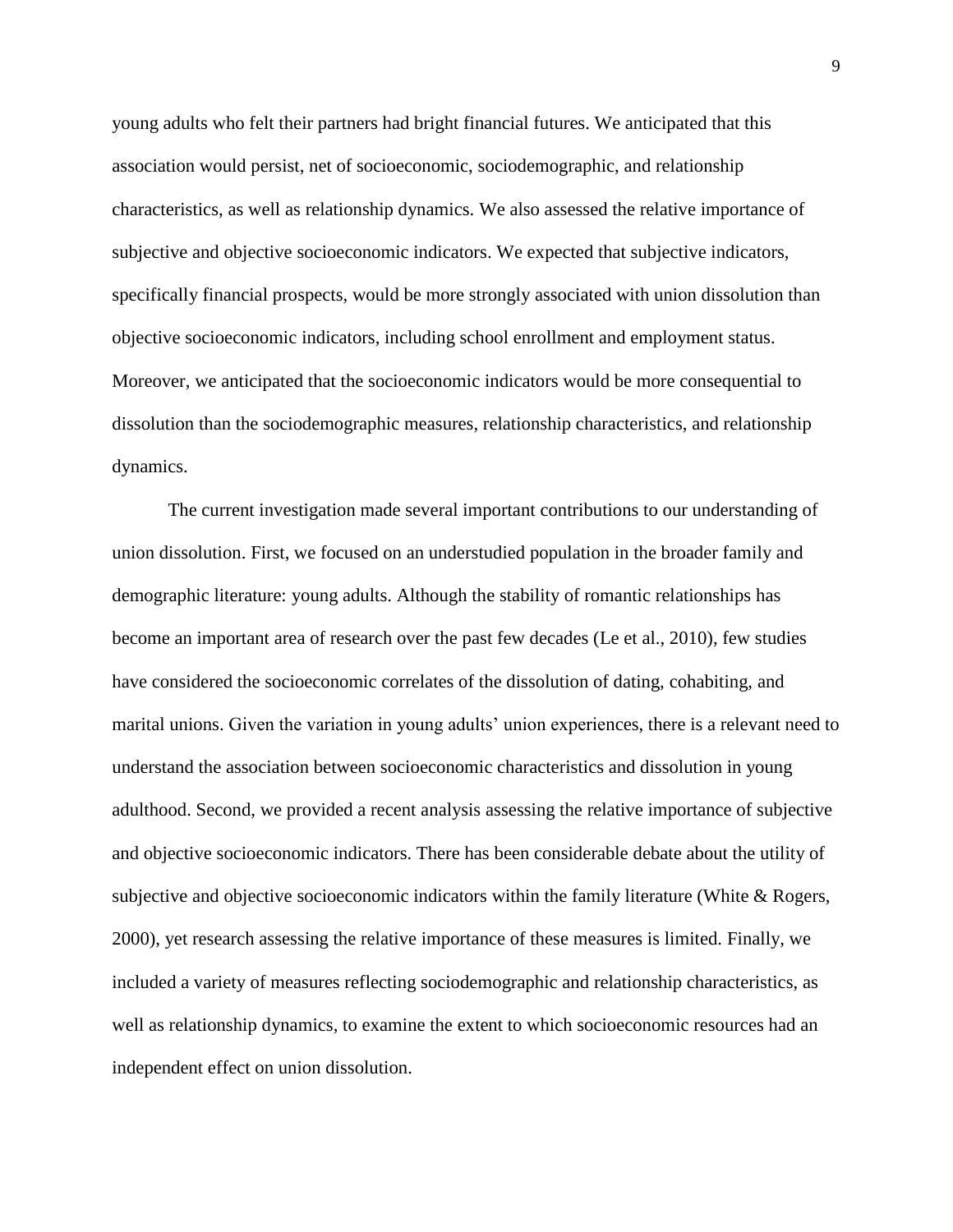## *METHOD*

*Data*

The data were from the first, fourth, and fifth interviews of TARS. TARS is a longitudinal study based on a stratified random sample of adolescents who were registered for the  $7<sup>th</sup>$ ,  $9<sup>th</sup>$ , and  $11<sup>th</sup>$  grades in Lucas County, Ohio during the fall of 2000. Currently, data has been collected over a ten-year span, consisting of five interviews, with the first interview collected in 2001 and the fifth interview in 2012. The initial sample, developed by the National Opinion Research Center, was drawn from student rosters from 62 schools across seven different school districts and included over-samples of Black and Hispanic adolescents. The student rosters were made accessible through Ohio's Freedom of Information Act. Although the sampling frame of the TARS data was based on school enrollment, school attendance was not required for inclusion in the sample. The sample at the first interview included 1,321 respondents and the fifth interview retained 1,021 valid respondents, or 77 percent of the first interview. Compared with descriptive data from the 2011 American Community Survey, at the fifth interview, the TARS sample was similar sociodemographically to young adults living in the U.S. in terms of gender, race, educational attainment, employment status, and union status. *Analytic Sample* 

The analytic sample (n=559) consisted of respondents who had valid data at the fourth and fifth interviews (n=943). Sample restrictions included respondents who were not in a current relationship ( $n=306$ ) and respondents who reported on a same-sex relationship ( $n=12$ ) at the fourth interview. Respondents who were 17 years old at the fourth interview were also excluded from the analyses (n=20). Finally, respondents who identified their partner's (n=41) or their own (n=5) race/ethnicity as 'other' were excluded from the analyses. Because missing data are not a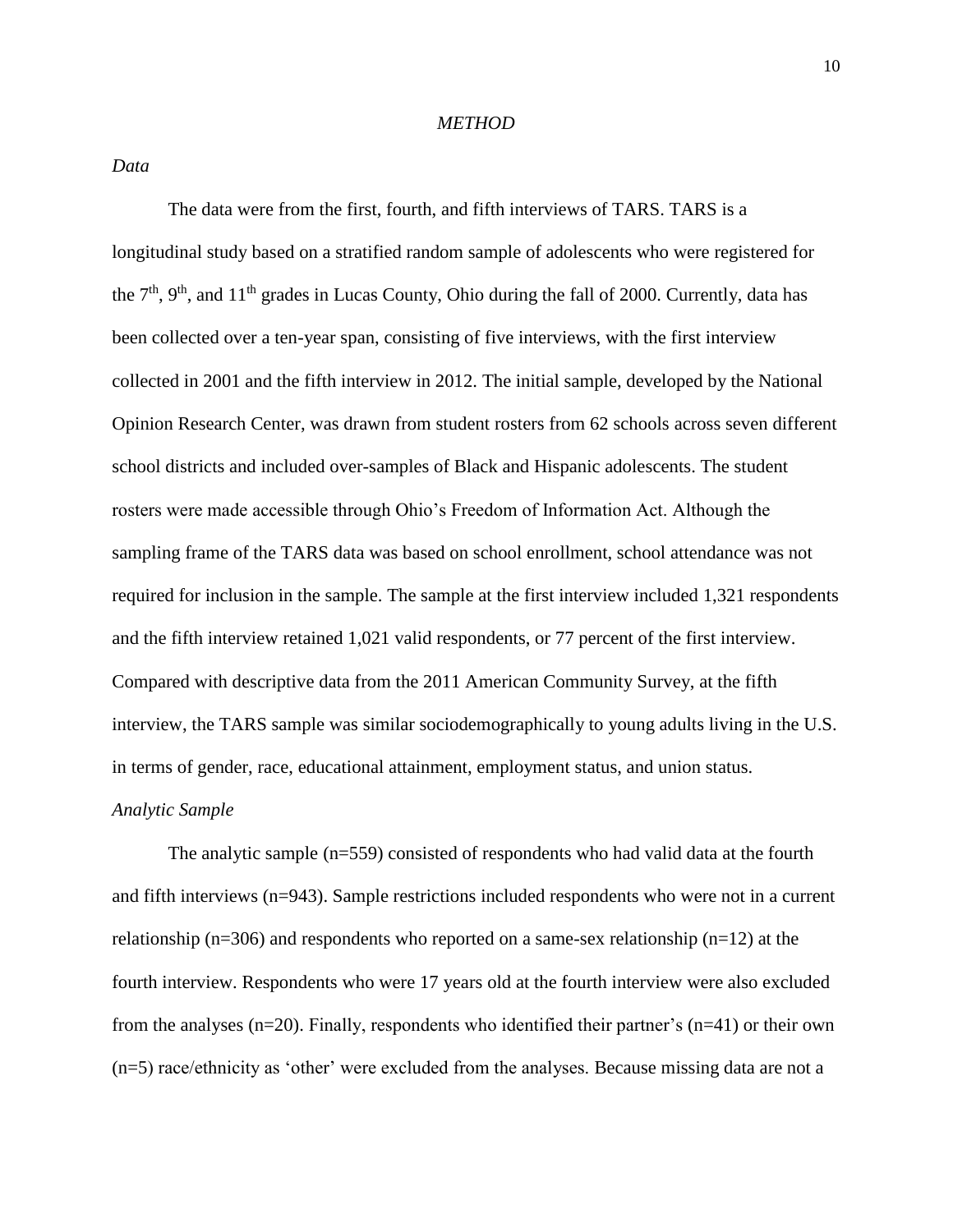significant issue in TARS, mean and modal imputation were used to correct for any missing data. The TARS data were well-suited for this study because they provided detailed subjective and objective measures of socioeconomic resources. Additionally, these data provided a variety of measures reflecting sociodemographic and relationship characteristics, as well as those representing relationship dynamics, that allowed for the independent effect of financial prospects on union dissolution to be assessed.

## *Measures*

#### *Dependent Variable*

*Union dissolution* reflected whether the respondents were in romantic relationships at the fifth interview with their reported partners from the fourth interview. We used the following question to measure union dissolution: "Last time I talked to you, you were dating (living with, married to) [Partner]. Are you still with [Partner]?" Respondents who answered "no" were coded as having experienced union dissolution whereas respondents who answered "yes" were coded as having not experienced union dissolution.

## *Independent Variables*

*Socioeconomic characteristics*. The *financial prospects* of the respondent's partner were measured using a summed scale of three items from the fourth interview. Respondents were asked their level of agreement with the following statements: (1) "[Partner's] financial future is bright"; (2) [Partner] doesn't know what he/she wants as far as his/her job or future" (reverse coded); and (3) "I wish [Partner] had a better job" (reverse coded). Responses range from  $1 -$ (strongly disagree) to 5 – (strongly agree). Scores on this summed scale range from 3 to 15, with higher scores reflecting better financial prospects  $(\alpha = .66)$ . *Enrollment in school* (respondent) was measured by a single item that reflected whether or not the respondents were in school at the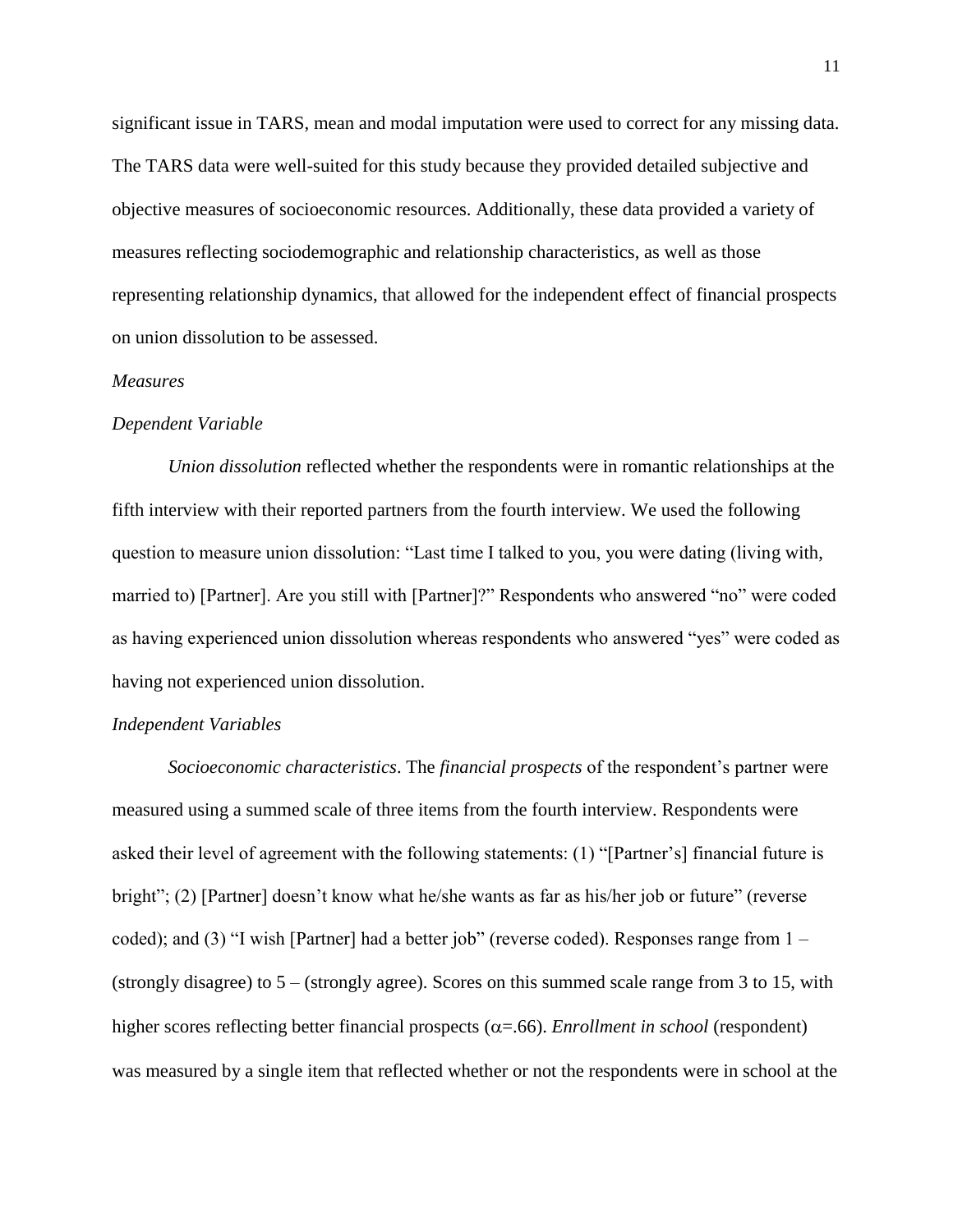time of the fourth interview. Respondents who were enrolled in school were coded as the reference group. A similar item was used to measure whether or not (reference group) the respondent's partner was enrolled in school at the fourth interview. *Employment status* (respondent and partner) was measured at the fourth interview by the following categories: unemployed and employed (reference group).

#### *Control Variables*

*Sociodemographic characteristics*. *Racial composition of the relationship* was measured by a single indicator that reflects whether the respondent was in an interracial (reference group) or same-race relationship. *Age difference* between partners was measured using a single indicator reflecting whether there is significant age difference between romantic partners. Scott and colleagues (2011) have suggested that the average age difference between young adult romantic partners is three years. Accordingly, respondents who were 4 years older or younger than their partner were coded as being in a relationship with a significant age difference. Respondents whose age was within 3 years of their partner were coded as being in a relationship with no significant age difference (reference group). *Gender* reflected whether the respondent's partner was male or female (reference group). *Family structure* was measured at the first interview by the following four categories: two-biological parent (reference group), stepfamily, single-parent family, and other family type.

*Relationship characteristics*. *Union status* was measured at the fourth interview by the following categories: dating (reference group), cohabiting, and married. *Relationship duration* was measured by a single question at the fourth interview. Respondents were asked, "How long have you and [Partner] been together?" Responses ranged from  $1 -$  (less than a week) to  $8 -$  (a year or more). *Shared children* were measured at the fourth interview and reflected whether or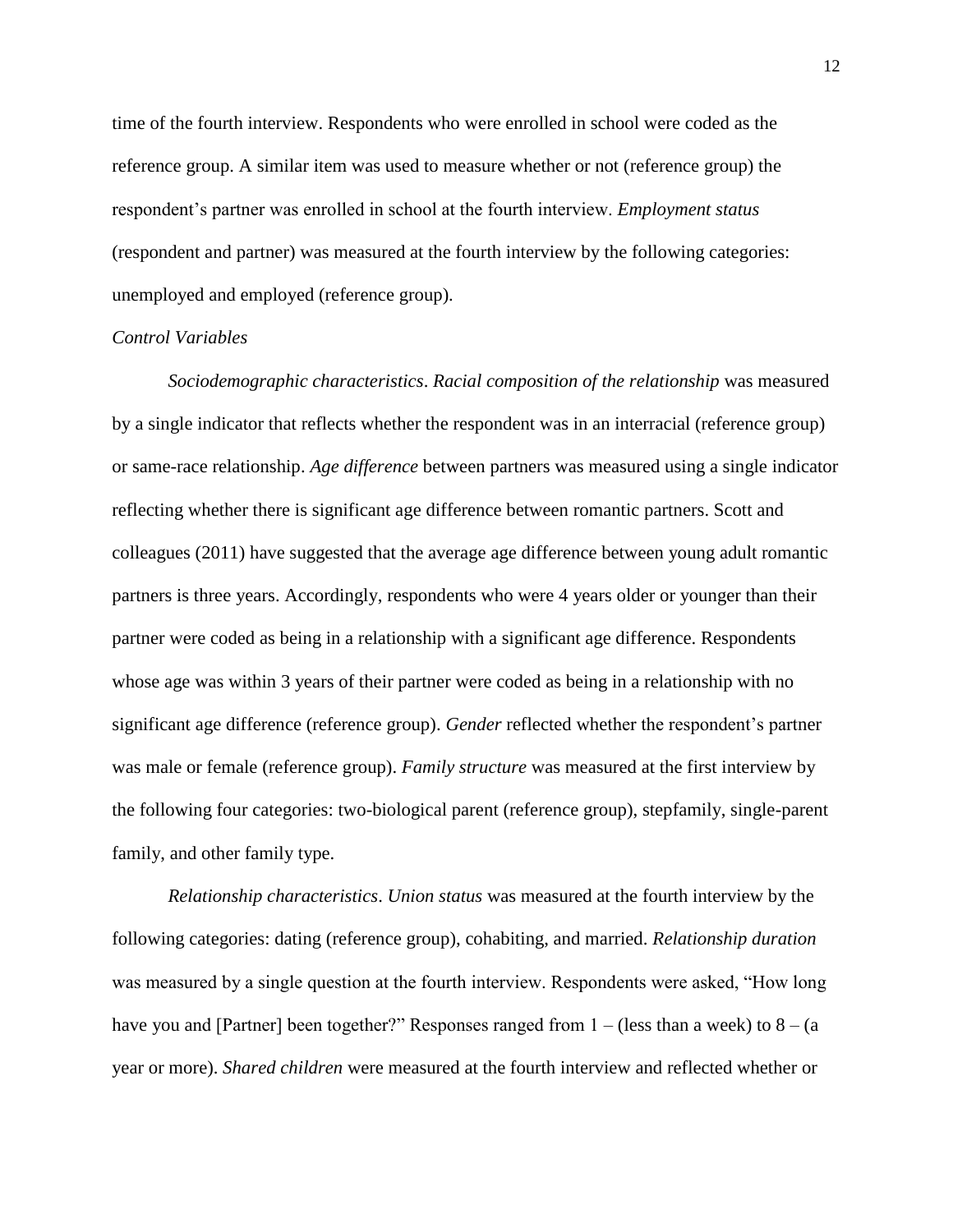not the respondent had children with his or her partner. Respondents who did not have children with their partners were coded as the reference group.

*Relationship dynamics*. *Verbal conflict* was based on the prior work of Longmore, Manning, Giordano, and Copp (2014) and was measured by a summed scale of three items from the fifth interview. Respondents were asked, "How often do you and [Partner]:" (1) "have disagreements or arguments," (2) "have disagreements about your relationship," and (3) "have disagreements about seeing other people?" Responses ranged from  $1 - (never)$  to  $5 - (very)$ often). Scores on the summed scale ranged from 3 to 15, with high scores reflecting a greater frequency of verbal conflict ( $\alpha$ =.73). *Trust* was measured with one question from the fourth interview. Respondents were asked their level of agreement with the following question: "There are times when [Partner] cannot be trusted." Responses ranged from 1 – (strongly disagree) to 5 – (strongly agree). *Validation* was measured by a summed scale of two items from the fourth interview. Respondents were asked their level of agreement with the following two statements: (1) "[Partner] makes me feel good about myself" and (2) "Partner makes me feel attractive." Responses ranged from  $1 -$  (strongly disagree) to  $5 -$  (strongly agree). Scores on this summed scale ranged from 2 to 10, with higher scores represented greater validation  $(\alpha = .79)$ . *Love* was measured with a single item from the fourth interview. Respondents were asked, "How much do you love [Partner]?" Responses range from  $1 - (not at all)$  to  $5 - (very much)$ .

# *Analytic Strategy*

Descriptive statistics for all variables used in the analyses were presented in Table 1. Table 2 presented the multivariate logistic regression models that were used to assess the extent to which the financial prospects of young adults' romantic partners were associated with union dissolution. Model 1 examined the relationship between financial prospects and union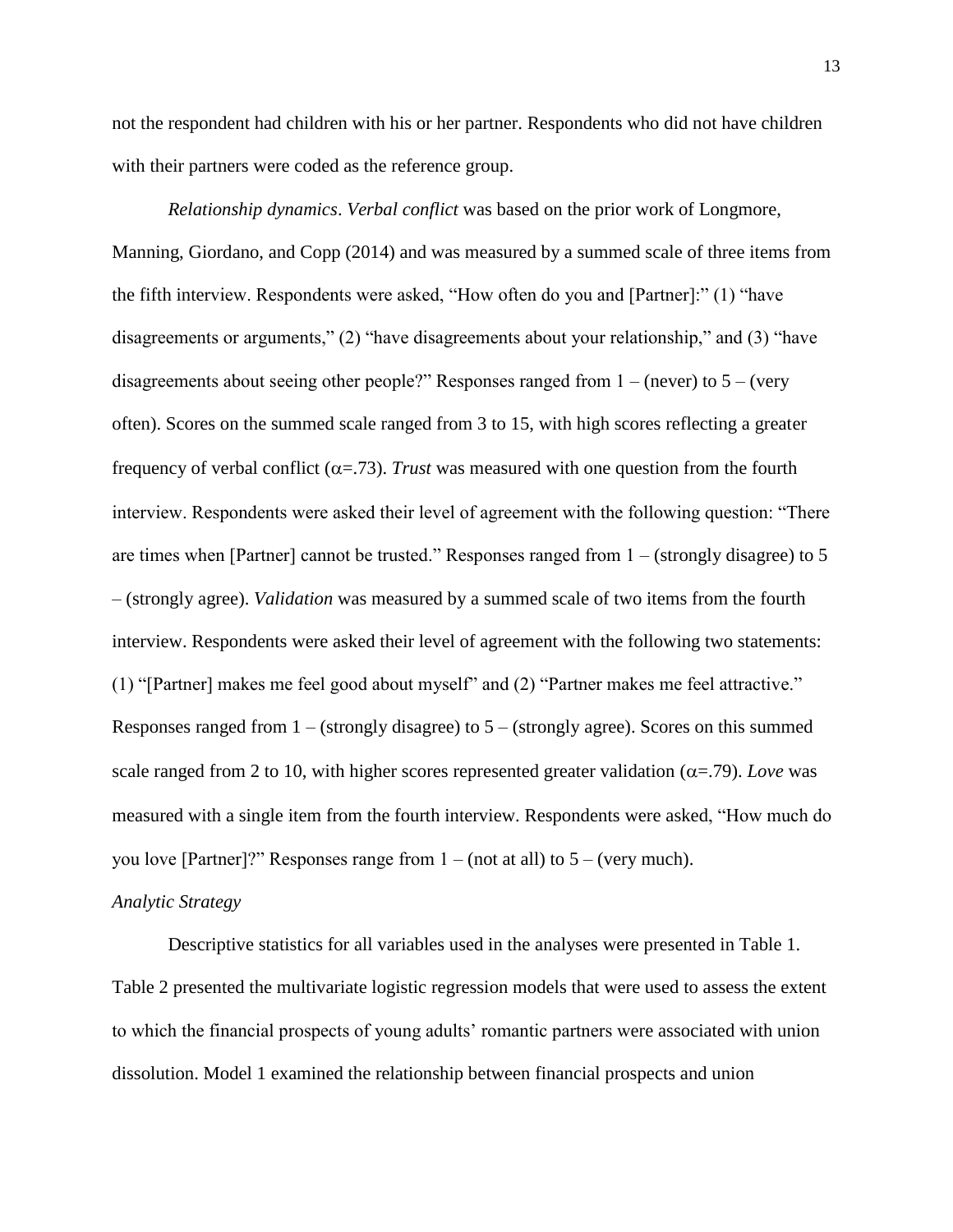dissolution, net of the objective socioeconomic measures. Model 2 added the sociodemographic indicators to the first model and Model 3 added the indicators reflecting relationship characteristics to the second model. The full model (Model 4) examined the association between the financial prospects of young adults' partners and union dissolution, net of the socioeconomic measures, sociodemographic indicators, relationship characteristics, and relationship dynamics. Standardized coefficients from the full model were assessed to determine the relative importance of all of the indicators included in the multivariate analyses.

# *RESULTS*

## *Descriptive Results*

Table 1 showed the descriptive statistics for the full sample (n=559), including the percentages/means, standard deviations, and ranges for each variable used in the multivariate analysis. About two-thirds (61.18%) of young adults experienced the dissolution of their relationships by the fifth interview whereas nearly two-fifths (38.82%) of young adults experienced relationship stability. The average level of financial prospects among young adults' partners was 10.85. This suggests that, on average, young adult respondents felt that their partners had bright financial futures. Supplementary analyses (not shown) demonstrated significant differences in mean level of financial prospects by union dissolution. More specifically, young adults who did not experience the dissolution of their relationship by the fifth interview reported higher levels of financial prospects of their romantic partners than those young adults who experienced the dissolution of their relationships.

Regarding the objective socioeconomic indicators, more than half (54.20%) of young adult respondents were enrolled in school at the fifth interview. Conversely, the majority (58.14%) of young adults indicated that their romantic partners were not in school at the fourth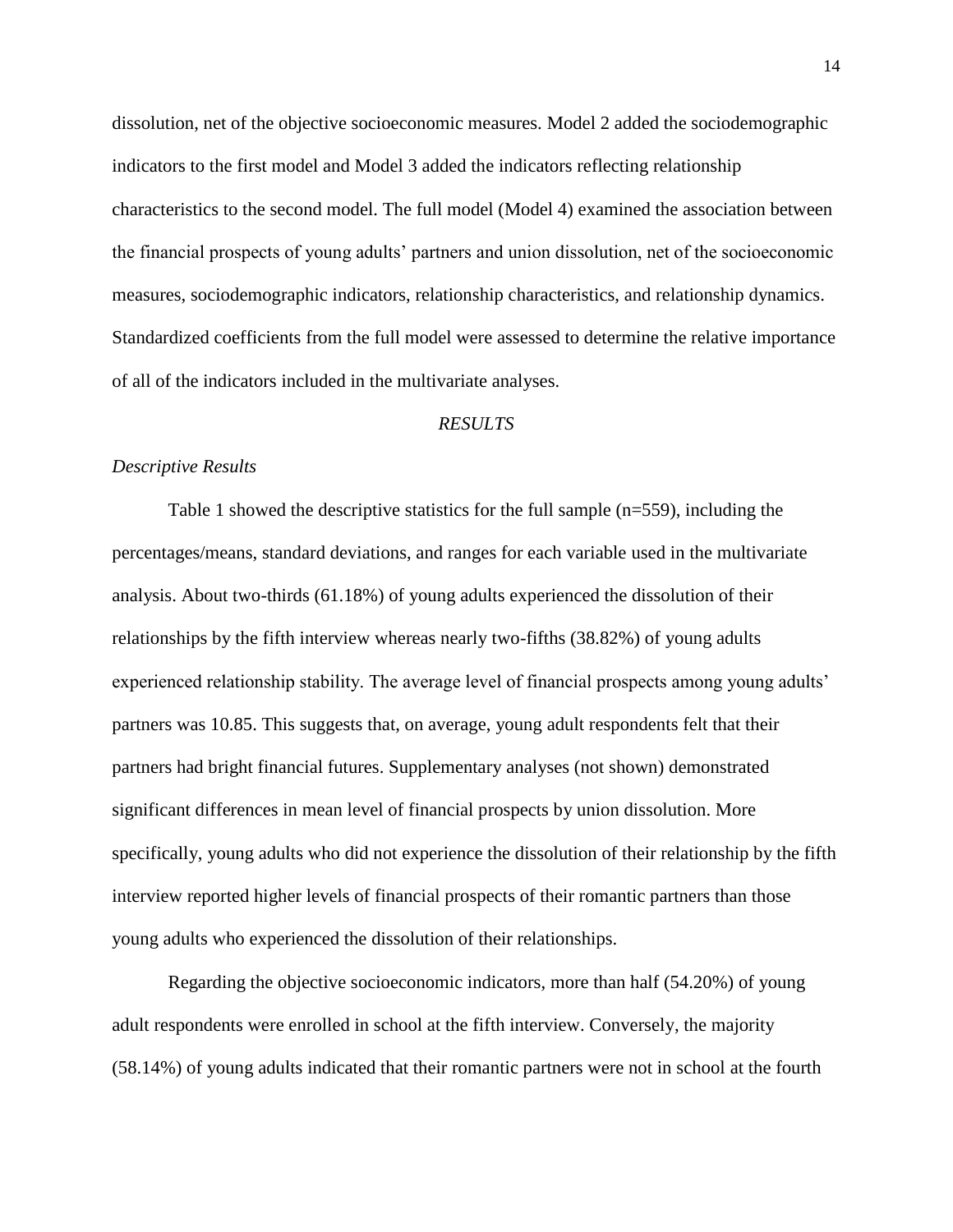interview. Over two-thirds (67.26%) of young adults were employed at the fourth interview whereas about one-third (32.74%) indicated that they were unemployed. Additionally, the vast majority (77.10%) of respondents reported that their partners were employed at the fourth interview. Supplementary analyses (not shown) demonstrated significant differences in mean level of financial prospects by partner's school enrollment and employment status. These analyses showed that average levels of financial prospects were significantly higher when young adults indicated that their romantic partners were enrolled in school (versus not in school) and when their partners were employed (versus unemployed).

About one-fifth (22.90%) of young adults reported that they were in an interracial relationship whereas nearly eighty percent (79.25%) indicated that they identified as the same race/ethnicity as their romantic partners. These percentages are consistent with the research of Sorgi and colleagues (2016), who reported that approximately one-fifth of young adults from the National Longitudinal Study of Adolescent to Adult Health (Add Health) were in an interracial relationship. The distribution reflecting the age difference between romantic partners showed that the majority (81.04%) of young adults were the same age as their partners. Nearly sixty percent (59.75%) of young adult respondents indicated that their partner was male whereas about percent (40.25%) reported that their partner was female. The majority of young adults lived in a two-biological parent family at the first interview, followed by single parent (22.18%), stepparent (13.24%), and other (12.16%) family types.

Most (62.79%) of young adults were in a dating relationship at the fourth interview whereas about twenty-seven percent (27.37%) and ten percent (9.84%) were in cohabiting and marital unions, respectively. The average level of relationship duration was 7.08. This suggests that, on average, young adults indicated that they were in a relationship with their romantic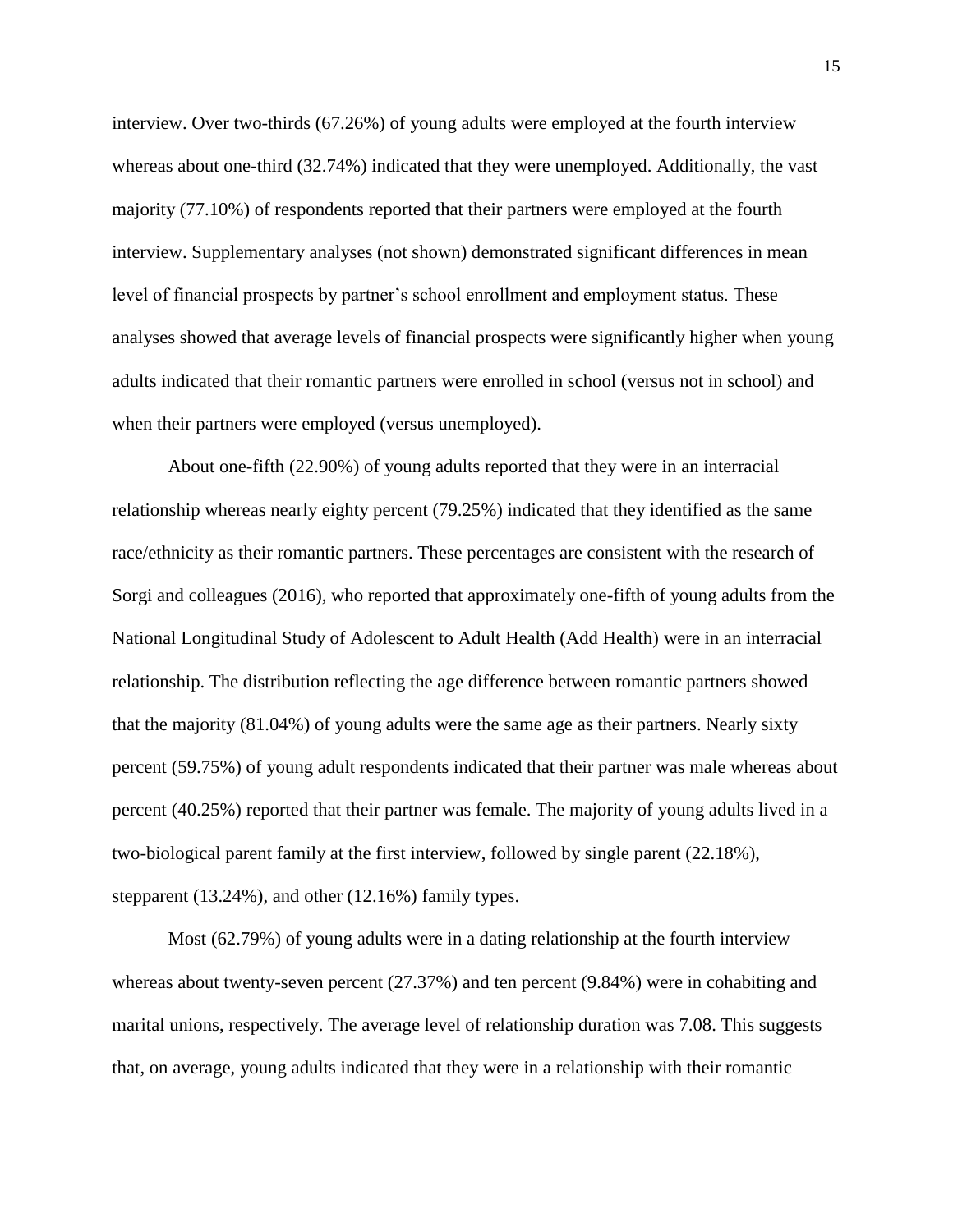partners for about nine months to one year. Over three-fourths (76.74%) of young adult respondents reported that they did not have any children with their romantic partners whereas about one-fourth (23.26%) indicated that they shared children with their partners.

Regarding relationship dynamics, the average level of verbal conflict was 6.71. This suggests that, on average, the frequency of disagreements young adult respondents had with their romantic partners was low. On average, young adults reported high levels of trust (3.98) and validation (8.16), suggesting that respondents largely trusted and felt validated by their partners. Finally, the average level of love was high (4.41) and showed that, on average, young adults indicated that they were in love with their partners.

# *Multivariate Results*

Table 2 presented the results from the logistic regression models predicting union dissolution. Model 1 examined the association between the financial prospects of young adults' partners and union dissolution, net of the objective socioeconomic indicators. Consistent with the bivariate results (not shown), financial prospects were negatively associated with dissolution. This suggests that young adults who felt that their partners had bright financial futures were significantly less likely to experience union dissolution than those who viewed their partners' financial prospects less positively. Compared to young adults who were employed, those who were not employed were significantly less likely to experience dissolution. Aside from the employment status of the young adult respondents, none of the other objective socioeconomic indicators were associated with union dissolution in Model 1. Financial prospects, as well as the employment status of young adult respondents, remained significantly associated with dissolution in the second model. Interestingly, none of the indicators reflecting the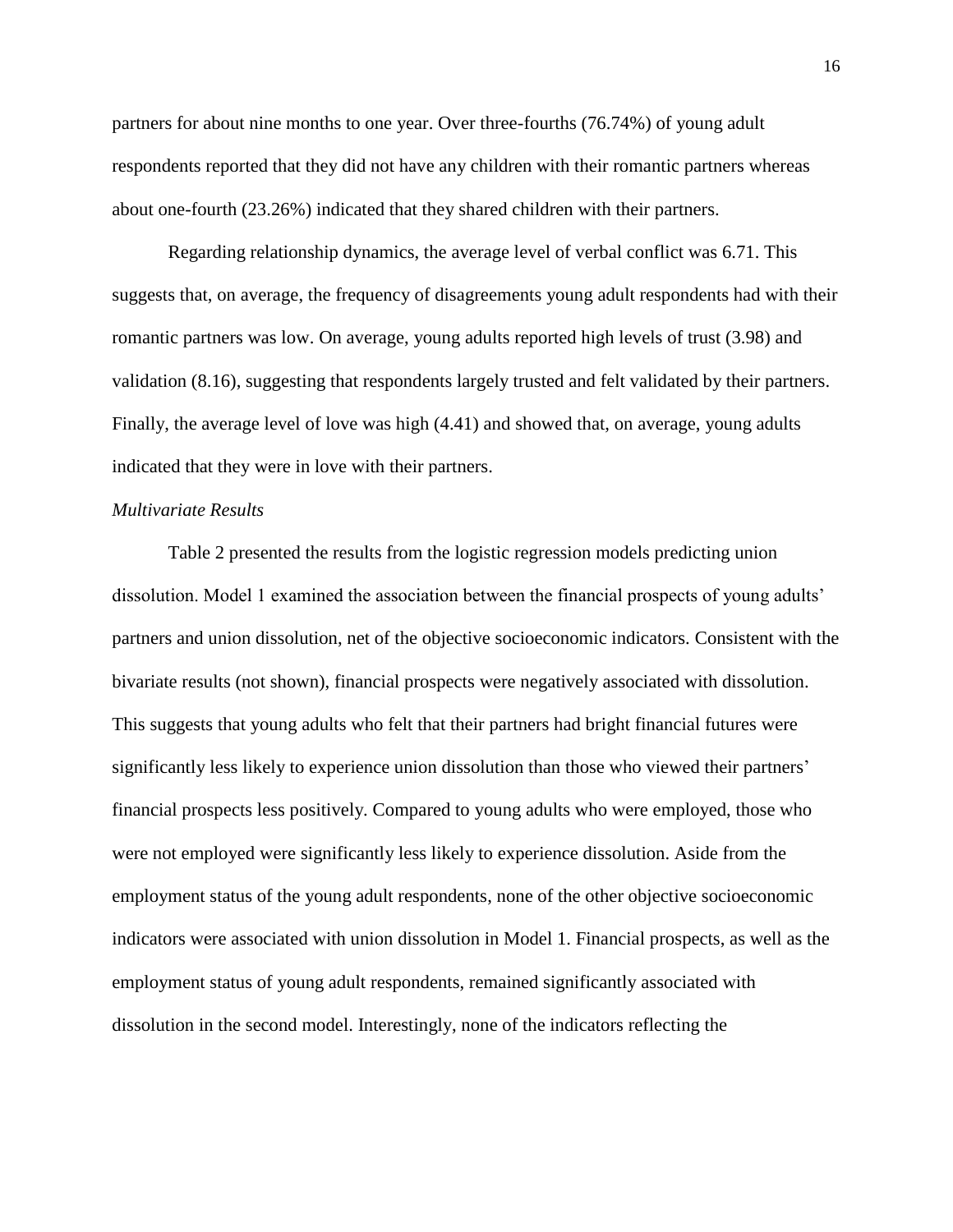sociodemographic characteristics (racial composition of the relationship, age difference, partner's gender, and family structure) were associated with union dissolution.

Model 3 examined the association between the financial prospects of the young adults' partners and union dissolution, net of the indicators reflecting socioeconomic, sociodemographic, and relationship characteristics. Consistent with prior models, financial prospects remained negatively and significantly associated with dissolution. The inclusion of relationship characteristics explained away the association between the employment status of young adult respondents and dissolution. Family structure was associated with dissolution in the third model, such that young adults who lived in an 'other' family type in adolescence had higher odds of experiencing dissolution than those young adults who lived in a two-biological-parent household in adolescence. Compared to young adults in dating relationships, those in cohabiting and marital unions were significantly less likely to experience dissolution. Relationship duration was negatively association with dissolution, suggesting that young adults in relationships that were longer in duration had lower odds of experiencing a break-up than those in relationships that were shorter in duration. Additionally, young adults who had children with their romantic partners were significantly less likely to experience dissolution than those young adults who did not.

Model 4 (full model) showed the logistic regression models predicting union dissolution. Financial prospects remained negatively associated with dissolution in the full model, net of the socioeconomic measures, sociodemographic indicators, relationship characteristics, and relationship dynamics. In addition to financial prospects, the relationship characteristics (union status, relationship duration, and shared children) remained significantly associated with union dissolution. More specifically, young adults in cohabiting and marital unions had significantly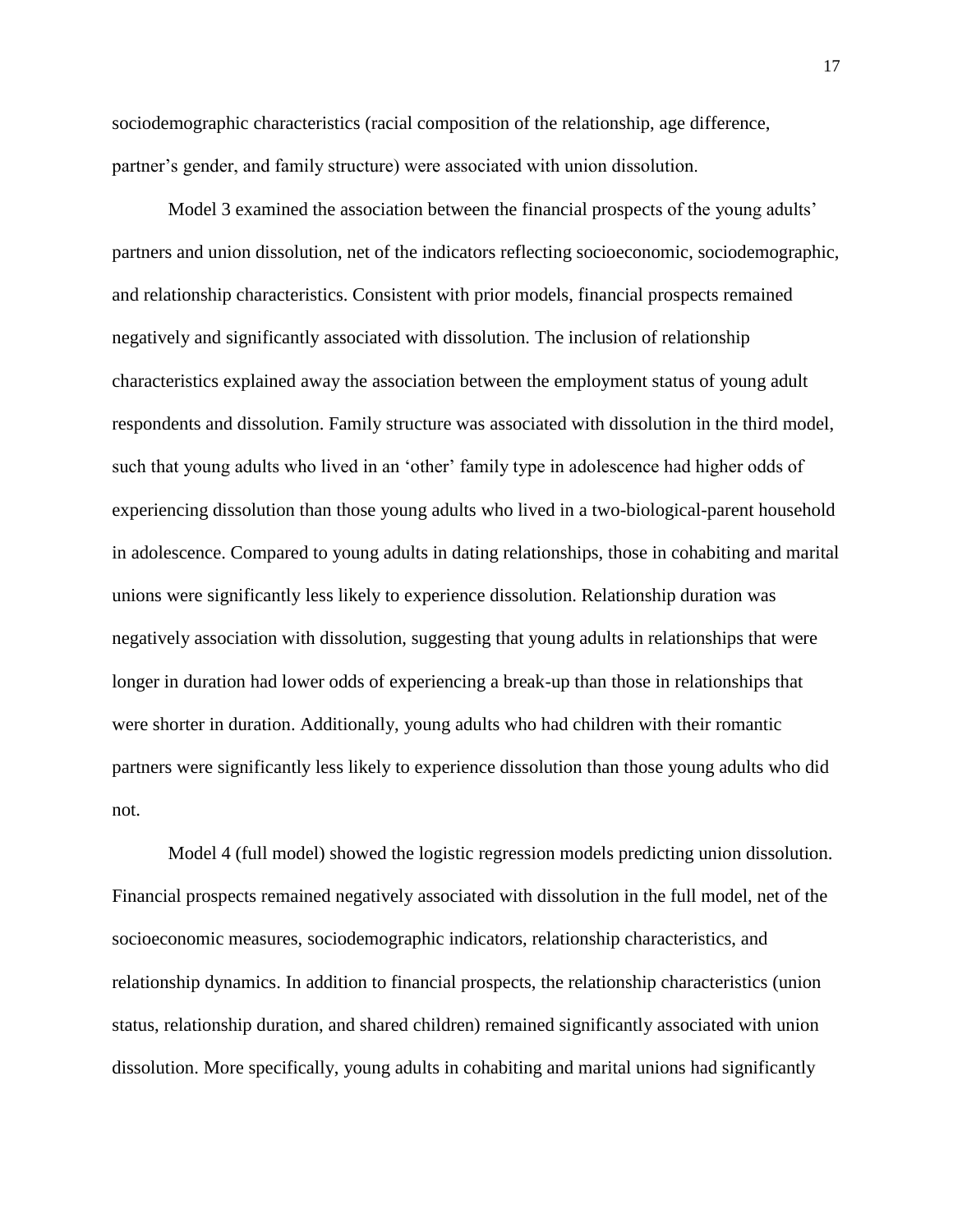lower odds of experiencing a breakup than young adults in dating relationships. Additionally, relationship duration and shared children were negatively associated with dissolution. Regarding relationship dynamics, verbal conflict was positively associated with union dissolution. This suggested that young adults who reported greater frequency of verbal conflict had significantly higher odds of experiencing a breakup than those young adults who reported lower frequency of verbal conflict. Trust, validation, and love were not associated with union dissolution in the full model. Standardized coefficients (not presented) showed that relationship duration was the strongest predictor of dissolution, followed by union status, verbal conflict, shared children, and financial prospects, respectively.

#### *DISCUSSION*

Socioeconomic resources have long been identified as an important correlate of union dissolution, but our understanding of this association is complicated by prior work's focus on objective socioeconomic measures. In this paper, we used detailed data to examine the associations between subjective and objective socioeconomic resources and union dissolution in young adulthood. We expected that socioeconomic resources would be associated with dissolution, specifically hypothesizing that young adults whose partners had poor financial prospects would have higher odds of experiencing a breakup. Additionally, we expected that subjective, compared with objective, indicators of socioeconomic resources would be more strongly associated with union dissolution, particularly in young adulthood.

Our results showed that young adults who rated their partners' financial prospects more poorly had higher odds of dissolution than those who felt their partners had bright financial futures. This finding persisted with the inclusion of the objective socioeconomic indicators, sociodemographic measures, relationship characteristics, and relationship dynamics.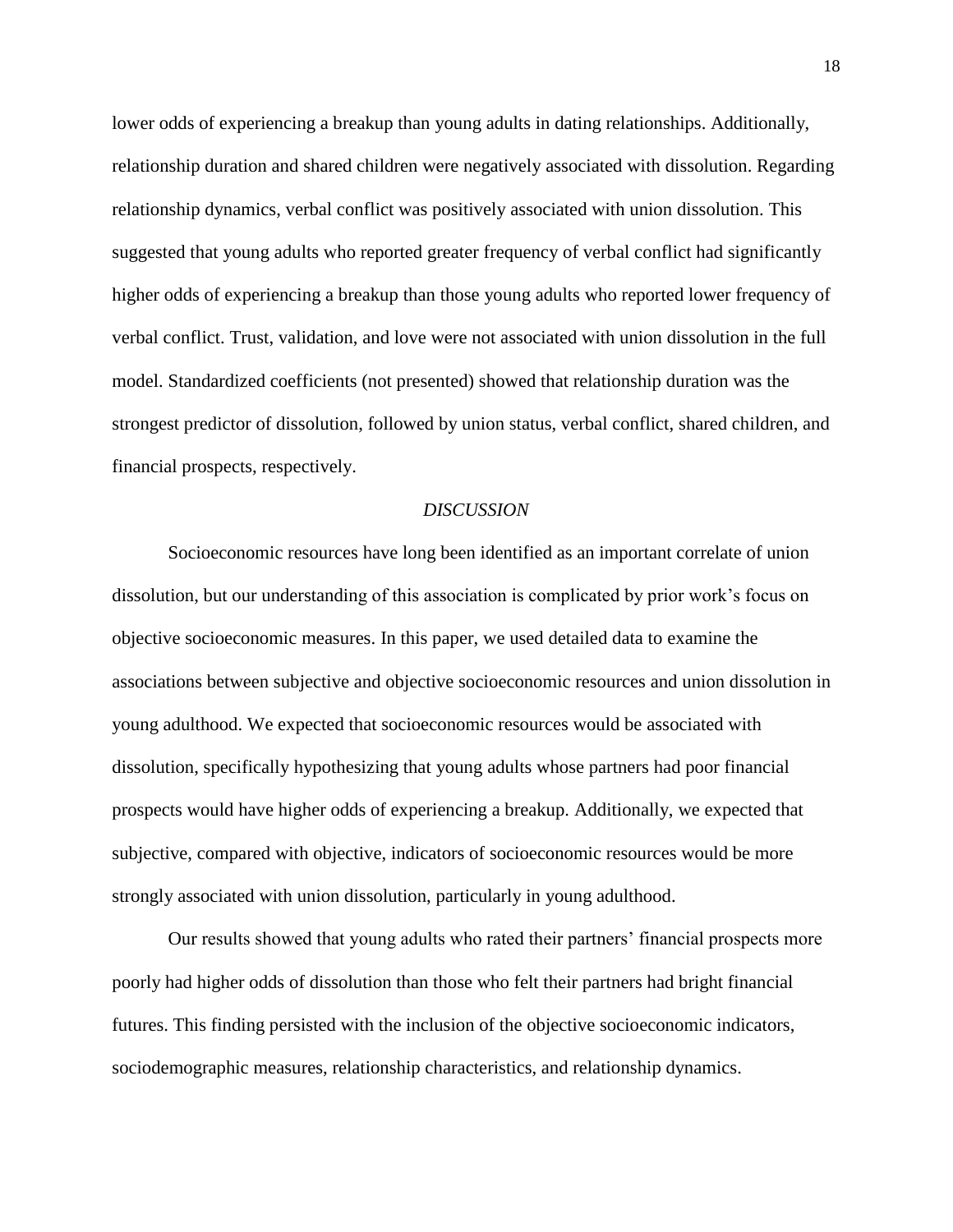Interestingly, however, the objective socioeconomic indicators (school enrollment and employment status) were not associated with dissolution in the full model. Although the results showed that relationship characteristics and dynamics were more strongly associated with union dissolution than financial prospects, our study pointed to the importance of considering subjective socioeconomic resources, especially when examining populations that have prolonged pathways to financial independence.

Although we provided new insights into union stability in young adulthood, there are several limitations to our research. First, due to data limitations, we were unable to assess the association between the financial prospects of young adult respondents and union dissolution. Future research would benefit from assessing the relative importance of the financial prospects of both romantic prospects to dissolution. Second, we relied on individual-level data, as the TARS does not provide quantitative, couple-level data. Although this research was concerned with young adults' perceptions, it is possible that respondents have misreported their romantic partners' sociodemographic information. Thus, future research should use couple-level data to provide a more nuanced, dyadic account of the association between socioeconomic characteristics and union dissolution. Finally, despite sharing similar sociodemographic characteristics to national average, the TARS data are not nationally representative. Therefore, we are unable to generalize our results to the entire U.S. population of young adults. Future research should replicate our study using nationally representative data, such as those provided by the Add Health study or the National Longitudinal Study of Youth (1997).

The role of financial prospects in young adult union stability should not be limited to a broader understanding. Thus, as a future step to our research, we plan to examine the gendered patterns that underlie the association between financial prospects and union dissolution.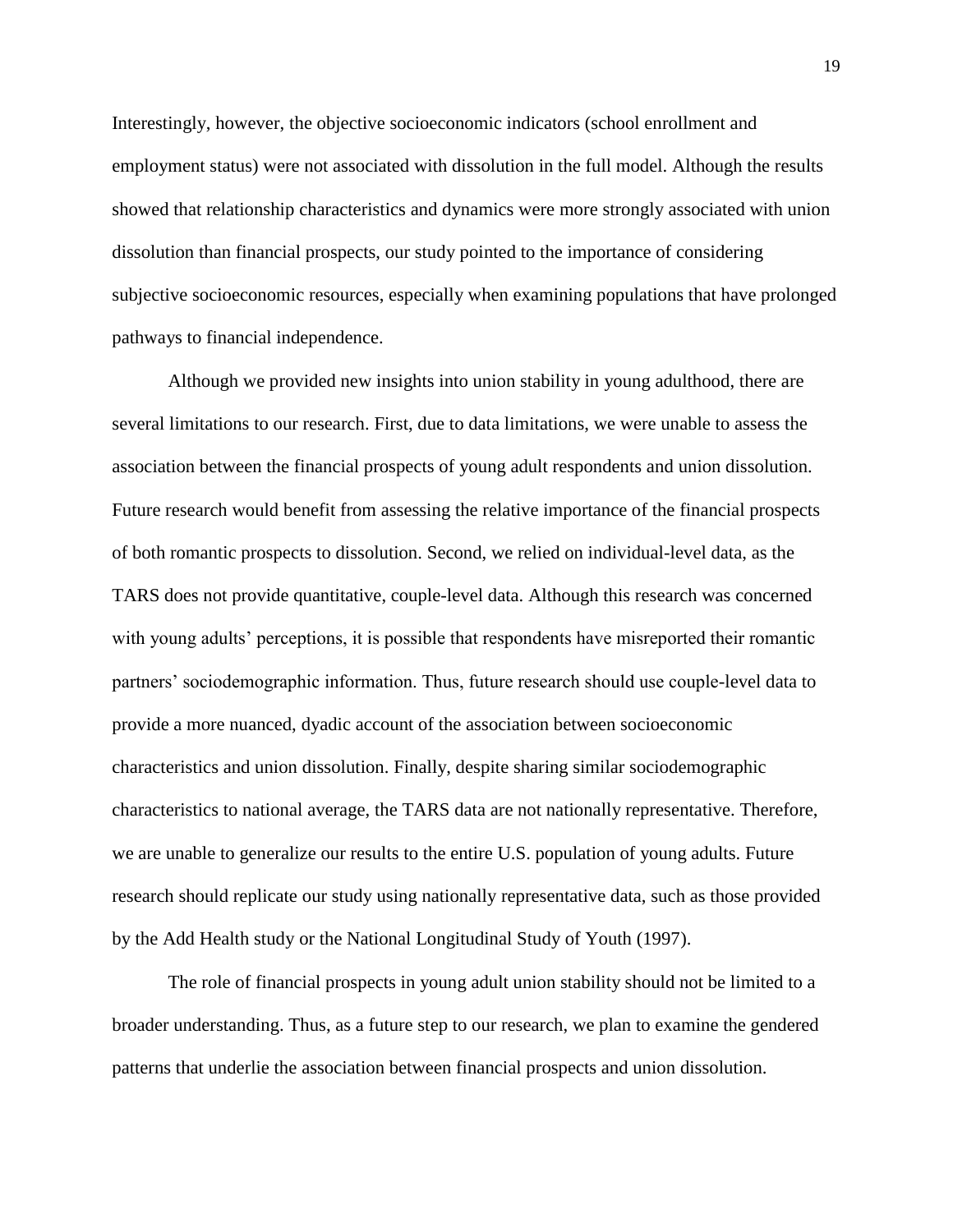Although women have made significant gains in the labor market (Bureau of Labor Statistics, 2014) and are increasingly viewed as important economic contributors in families, recent research suggests that the proportion of young adults in favor of the male breadwinner/female caregiver household has increased (Fate-Dixon, 2017). Thus, gender represents an important factor when assessing the association between financial prospects and union dissolution, particularly in young adulthood. Given recent trends in labor force participation, as well as in household attitudes, three competing hypotheses emerge. These hypotheses include the following: (1) young adult women, compared with men, whose partners have poor financial prospects will have higher odds of dissolution, (2) young adult men, compared with women, whose partners have poor financial prospects will have higher odds of dissolution, and (3) financial prospects of young adults' partners will be negatively associated with dissolution, but will not vary by gender. Our future research will test these hypotheses.

We also intend to use alternate specifications of objective socioeconomic resources in the future. In the current investigation, enrollment in school and employment status were used to represent the objective socioeconomic indicators. As a future step to our research, we plan to use an indicator of gainful activity—modeled after the research of Alvira-Hammond, Longmore, Manning, & Giordano (2014)—to reflect objective socioeconomic characteristics. We also plan to assess indicators of educational attainment and income. The next steps of our research will further our understanding of the gendered dynamics of romantic relationships in young adulthood, as well as provide a new lens on the importance of economic certainty in the way young adults navigate their relationships.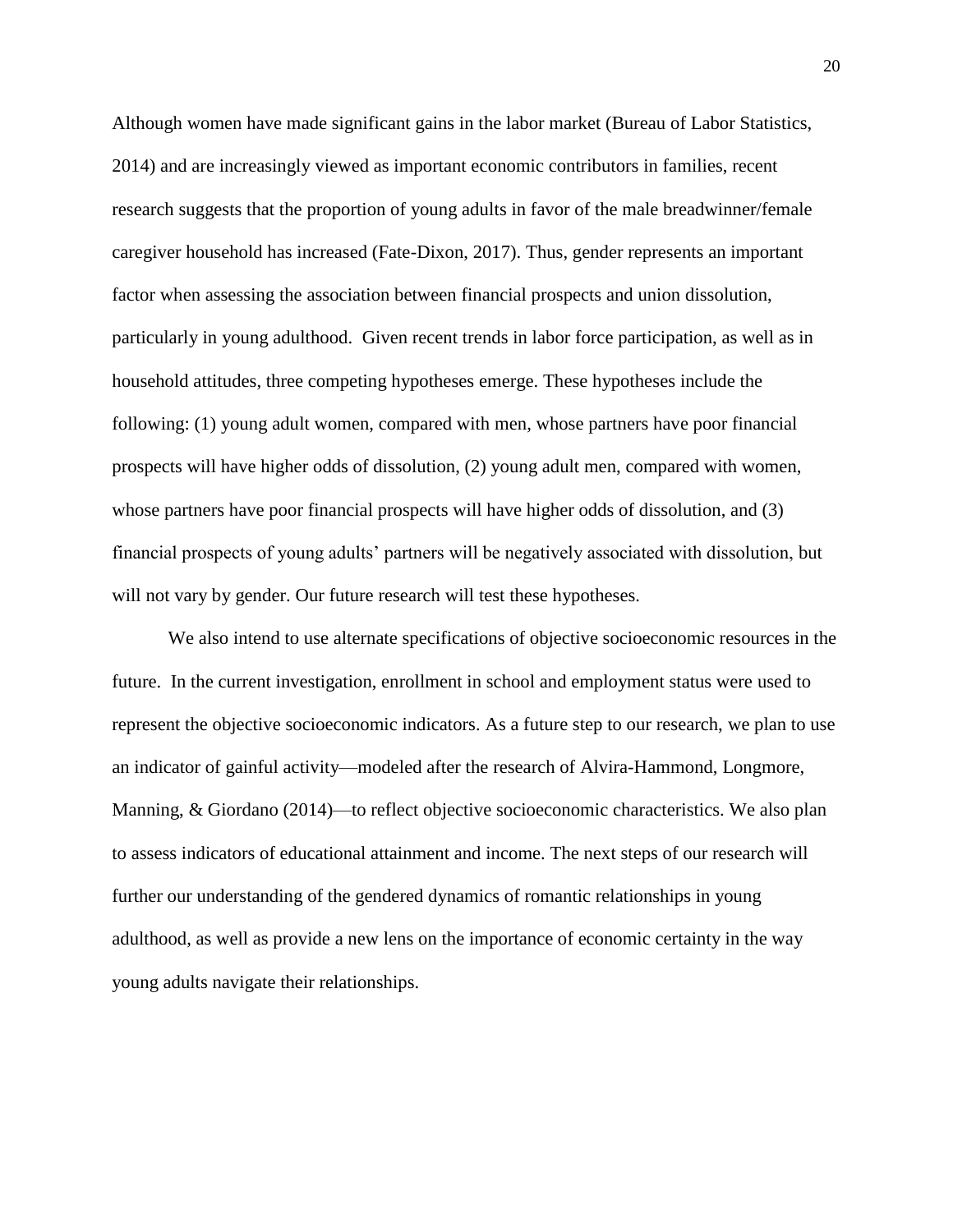## REFERENCES

- Alvira-Hammond, M., Longmore, M. A., Manning, W. D., & Giordano, P. C. (2014). Gainful Activity and Intimate Partner Aggression in Emerging Adulthood. *Emerging Adulthood, 2*(2), 116-127.
- Amato, P. R. (2010). Research on divorce: Continuing trends and new developments. *Journal of Marriage and Family, 72*(3), 650-666.
- Amato, P. R., & DeBoer, P. D. (2001). The transmission of marital instability across generations: Relationship skills or commitment to marriage? *Journal of Marriage and Family, 63*(4), 1038-1051.
- Arnett, J. J. (2000). A theory of development from the late teens through the twenties. *American Psychologist, 55*(5), 469-480.
- Arnett, J. J. (2004). *Emerging adulthood: The winding road from the late teens through the twenties.* New York, NY: Oxford University Press.
- Bramlett, M. D., & Moser, W. D. (2002). Cohabitation, marriage, divorce, and remarriage in the United States. *Vital Health Statistics, 23*(22), 1-32.
- Bratter, J. L., & King, R. B. (2008). "But will it last?": Marital instability among interracial and same-race couples. *Family Relations, 57*(2), 160-171.
- Broman, C., Hamilton, L. V., & Hoffman, W. S. (1990). Unemployment and its effects on families: Evidence from a plant closing study. *American Journal of Community Psychology, 18*, 643-659.
- Bulanda, J. R., & Brown, S. L. (2007). Race-ethnic differences in marital quality and divorce. *Social Science Research, 36*, 945-967.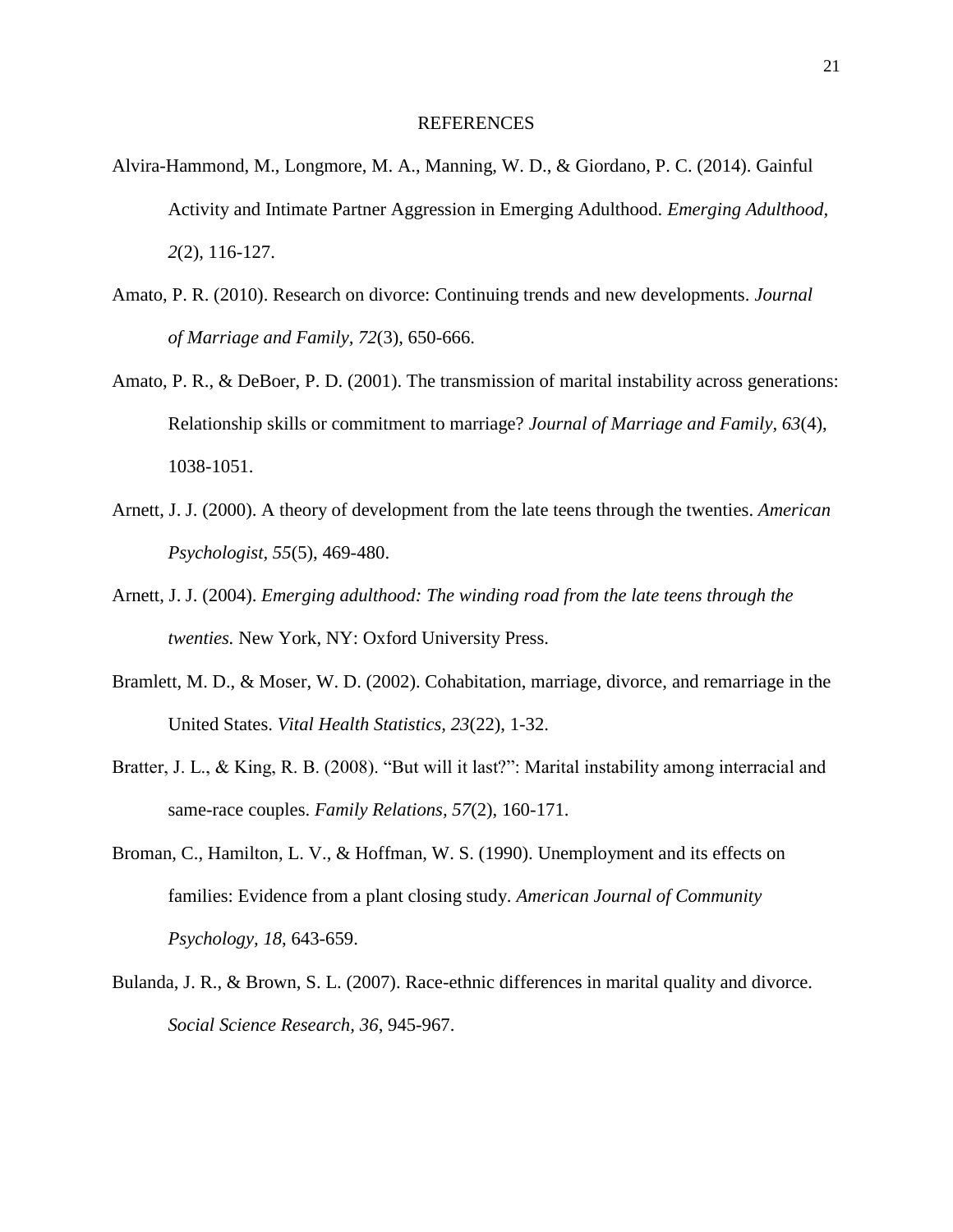- Buss, D. M., Shackelford, T. K., Kirkpatrick, L. A., & Larsen, R. J. (2001). A half century of American mate preferences: The culture evolution of values. *Journal of Marriage and the Family, 63*, 491-503.
- Child Trends, (2013, December). The dynamics of young adult romantic relationships. Bethesda, MD: Child Trends. Retrieved from [https://www.childtrends.org/wp](https://www.childtrends.org/wp-%09content/uploads/2013/12/2013-37DynamicsYoungAdultRomanticRelationships.pdf)[content/uploads/2013/12/2013-37DynamicsYoungAdultRomanticRelationships.pdf.](https://www.childtrends.org/wp-%09content/uploads/2013/12/2013-37DynamicsYoungAdultRomanticRelationships.pdf)
- Cohen, P., Kasen, S., Chen, H., Hartmark, C., & Gordon, K. (2003). Variations in patterns of developmental transmissions in the emerging adulthood period. *Developmental Psychology*, *39*(4), 657.
- Conger, R. D., Conger, K. J., & Martin, M. J. (2010). Socioeconomic status, family processes, and individual development. *Journal of Marriage and Family, 72*(3), 685-704.
- Copp, J. E. (2014). *Normative beliefs, financial strains, and IPV in young adulthood* (Doctoral dissertation). Retrieved from Ohiolink Electronic Theses & Dissertations Center.
- Diener, E., & Suh, E. (1997). Measuring quality of life: Economic, social, and subjective indicators. *Social Indicators Research 40*(1-2), 189-216.
- Fate-Dixon, N. (2017). Are some millennials rethinking the gender revolution? Long-range trends in views of non-traditional roles for women [Blog post]. Retrieved from [https://contemporaryfamilies.org/7-fate-dixon-millennials-rethinking-gender-revolution/.](https://contemporaryfamilies.org/7-fate-dixon-millennials-rethinking-gender-revolution/)
- Fincham, F. D., & Cui, M. (2011). Emerging adulthood and romantic relationships: An introduction. In F. D. Fincham & M. Cui (Eds.), *Romantic Relationships in Emerging Adulthood* (pp. 3-14). New York, NY: Cambridge.
- Fox, G. L., & Chancey, D. (1998). Sources of economic distress: Individual and family outcomes. *Journal of Family Issues, 19*(6), 725-749.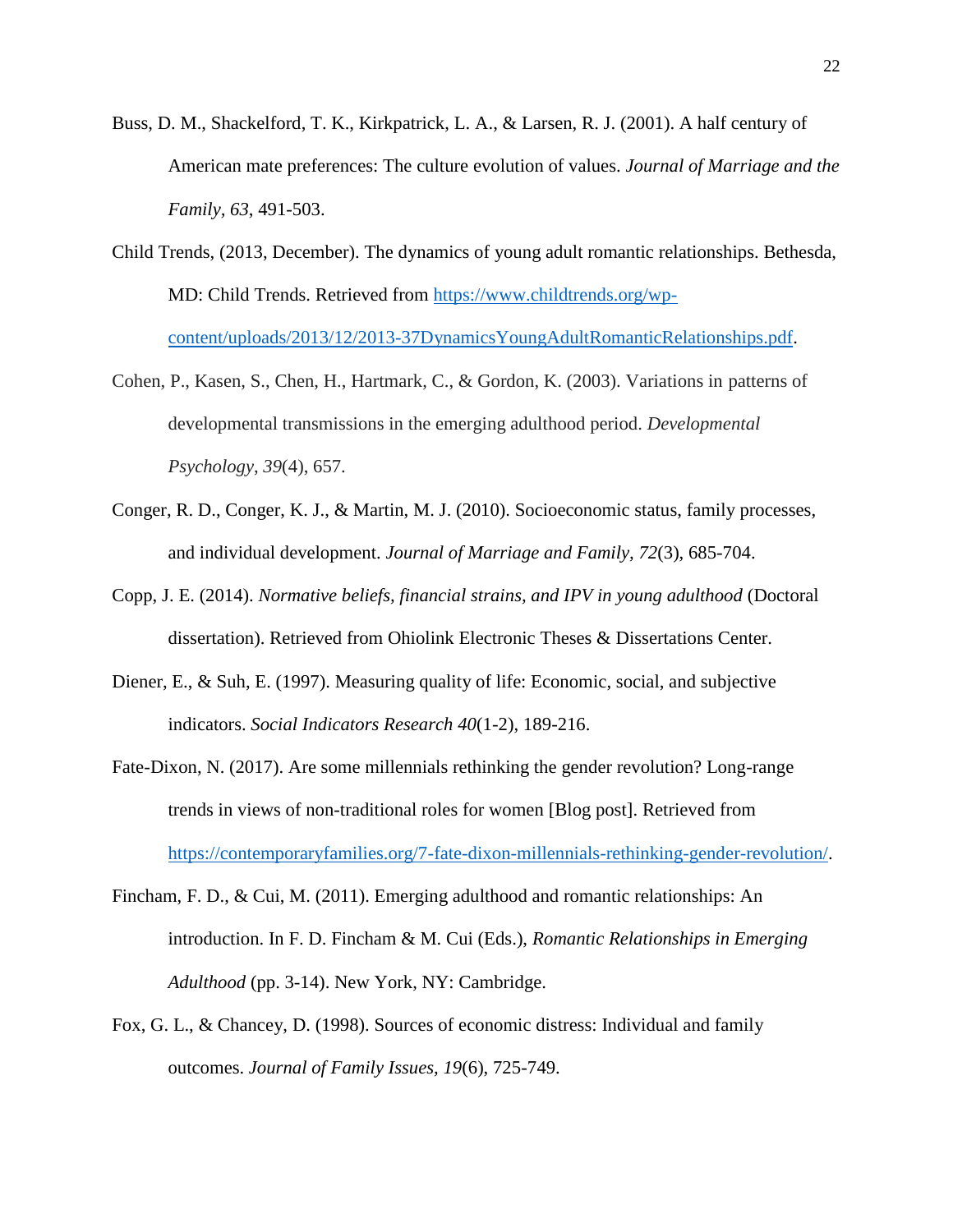- Furstenberg Jr, F. F., Kennedy, S., McLoyd, V. C., Rumbaut, R. G., & Settersten Jr, R. A. (2004). Growing up is harder to do. *Contexts*, *3*(3), 33-41.
- Halpern‐Meekin, S., Manning, W. D., Giordano, P. C., & Longmore, M. A. (2013). Relationship churning, physical violence, and verbal abuse in young adult relationships. *Journal of Marriage and Family*, *75*(1), 2-12.
- Heaton, T. (2002). Factors contributing to increasing marital stability in the United States. *Journal of Family Issues, 23*(3), 392-409.
- Hughes, D. L., & Galinsky, E. (1994). Gender, job and family conditions, and psychological symptoms. *Psychology of Women Quarterly*, *18*(2), 251-270.
- Joyner, K, Manning, W. D., & Bogle, R. (2017). Gender and the stability of same-sex and different-sex relationships among young adults. (WP-2015-23). Bowling Green, OH: Center for Family and Demographic Research.
- Kinnunen, U., & Pulkkinen, L. (1998). Linking economic stress to marital quality among Finnish marital couples: Mediator effects. *Journal of Family Issues*, *19*(6), 705-724.
- Lamidi, E., & Manning, W. D. (2016). Marriage and cohabitation experiences among young adults. *Fmily Profiles,* FF-16-17. Bowling Green, OH: National Center for Family & Marriage Research. [http://www.bgsu.edu/ncfmr/resources/data/family-profiles/lamidi](http://www.bgsu.edu/ncfmr/resources/data/family-profiles/lamidi-%09manning-marriage-cohabitation-young-adults-fp-16-17.html)[manning-marriage-cohabitation-young-adults-fp-16-17.html.](http://www.bgsu.edu/ncfmr/resources/data/family-profiles/lamidi-%09manning-marriage-cohabitation-young-adults-fp-16-17.html)
- Le, B., Dove, N. L., Agnew, C. R., Korn, M. S., & Mutso, A. A. (2010). Predicting nonmarital romantic relationship dissolution: A meta-analysis synthesis. *Personal Relationships, 17*(3), 377-390.
- Lichter, D. T., Qian, Z., & Mellott, L. M. (2006). Marriage or dissolution? Union transitions among poor cohabiting women. *Demography, 43*(2), 223-240.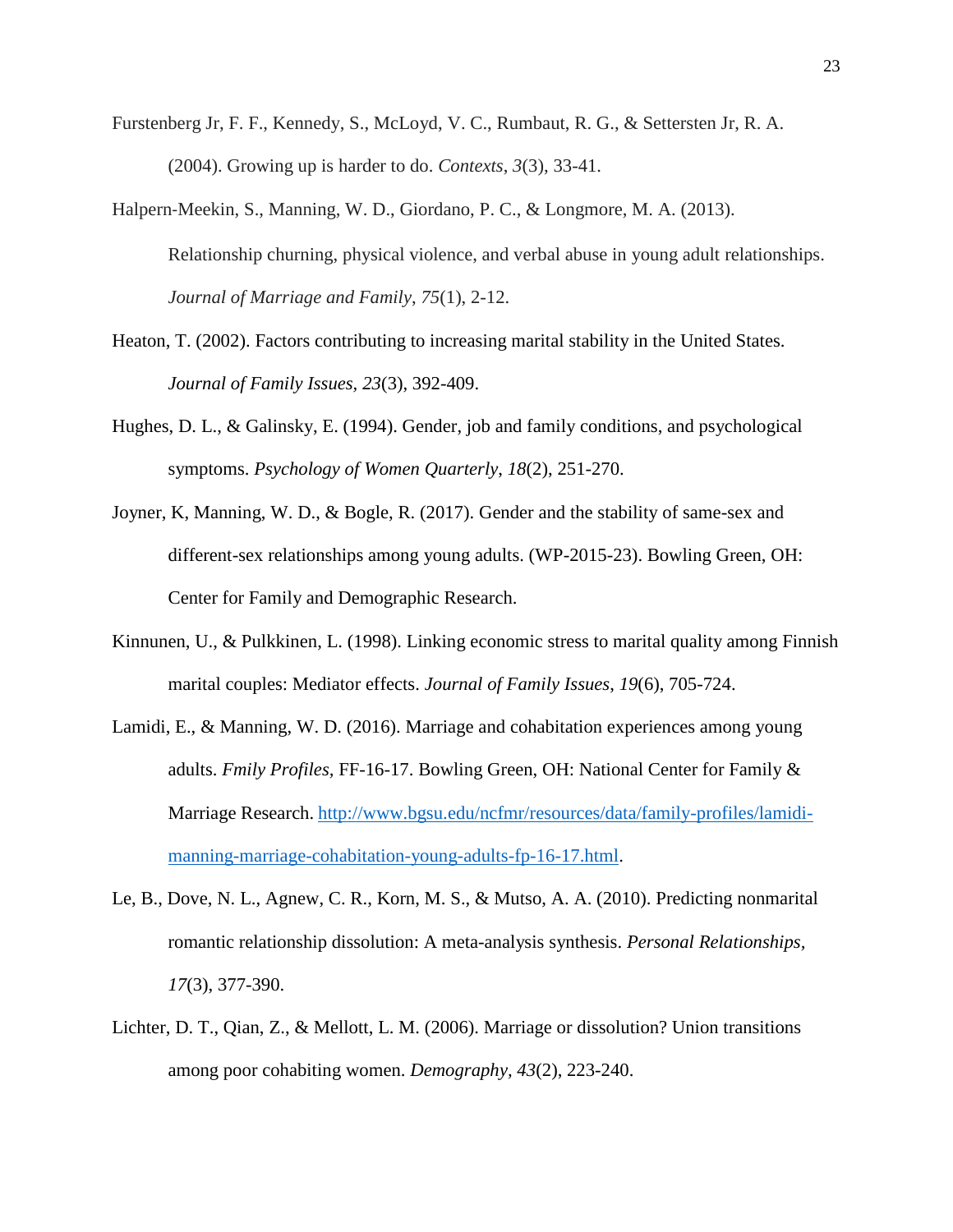- Longmore, M. A., Manning, W. D., Giordano, P. C., & Copp, J. E. (2014). Intimate partner victimization, poor relationship quality, and depressive symptoms during young adulthood. *Social Science Research, 48*, 77-89.
- Lyngstad, T. H., & Jalovaara, M. (2010). A review of the antecedents of union dissolution. *Demographic Research, 23*(10). 257-292.
- Manning, W. D. (2004). Children and the stability of cohabiting couples. *Journal of Marriage and Family, 66*(3), 674-689.
- Manning, W. D., & Cohen, J. A. (2012). Premarital cohabitation and marital dissolution: An examination of recent marriages. *Journal of Marriage and Family, 74*, 377-387.
- Manning, W. D., Brown, S. L., & Stykes, J. B. (2016). Same-sex and different-sex cohabiting couple relationship stability. *Demography*, *53*(4), 937-953.
- Manning, W. D., Giordano, P. C., Longmore, M. A., and Hocevar. A. (2010). Romantic relations and academic/career trajectories in emerging adulthood. In F. D. Fincham & M. Cui (Eds.), *Romantic Relationships in Emerging Adulthood* (pp. 317-335). New York, NY: Cambridge.
- Orbuch, T. L., Veroff, J., Hassan, H., & Horrocks, J. (2002). Who will divorce: A 14-year longitudinal study of black couples and white couples. *Journal of Social and Personal Relationships, 19*(2), 179-202.
- Pew Research Center. (2012a, November). Record shares of young adults have finished both high school and college. Washington D. C.: Pew Research Center Social & Demographic Trends. Retrieved from [http://www.pewsocialtrends.org/2012/11/05/record-shares-of](http://www.pewsocialtrends.org/2012/11/05/record-shares-of-%09young-adults-have-finished-both-high-school-and-college/)[young-adults-have-finished-both-high-school-and-college/.](http://www.pewsocialtrends.org/2012/11/05/record-shares-of-%09young-adults-have-finished-both-high-school-and-college/)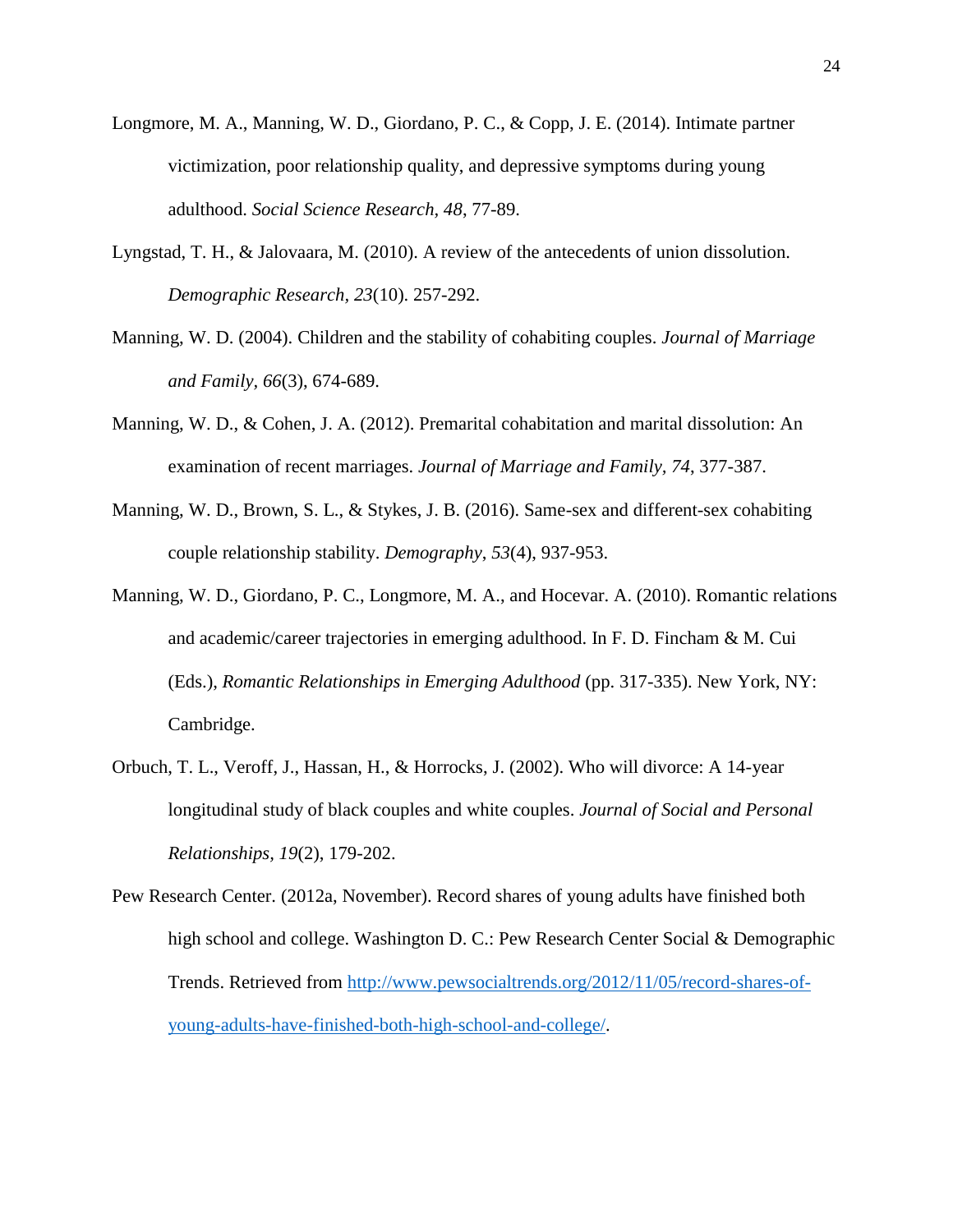- Pew Research Center. (2012b, February). Young, underemployed, and optimistic. Washington D.C.: Pew Research Center Social & Demographic Trends. Retrieved from [http://www.pewsocialtrends.org/2012/02/09/young-underemployed-and-optimistic/.](http://www.pewsocialtrends.org/2012/02/09/young-underemployed-and-optimistic/)
- Popenoe, D. (2007). What is happening to the family in developed nations. In S. Loveless & T. B. Holman (Eds.), *The family in the new millennium: World voices supporting the "natural" clan*, (pp.186-190). Westport, CT: Praeger.
- Sayer, L. C., & Bianchi, S. M. (2000). Women's economic independence and the probability of divorce: A review and reexamination. *Journal of Family Issues, 21*(7), 906-943.
- Schoen, R., Landale, N. S., & Daniels, K. (2007). Family transitions in young adulthood. *Demography*, *44*(4), 807-820.
- Shulman, S., & Connolly, J. (2013). The challenge of romantic relationships in emerging adulthood: Reconceptualization of the field. *Emerging Adulthood*, *1*(1), 27-39.
- Sorgi, A., Chen, P., Dean, S. C., Halpern, C. T., & Halpern, K. (2016). Characteristics of young adult relationships: The National Longitudinal study of Adolescent to Adult Health. *Research Brief,* No. 3. Chapel Hill, NC: Carolina Population Center, University of North Carolina at Chapel Hill.<http://www.cpc.unc.edu/projects/addhealth/documentation/Re> searchBrief3.pdf.
- Sweeney, M. M., & Phillips, J. A. (2004). Understanding racial differences in marital disruption: Recent trends and explanations. *Journal of Marriage and Family, 66*(3), 639-650.
- Voydanoff, P., & Donnelly, B. W. (1988). Economic distress, family coping, and quality of family life. In P. Voyandanoff & L. C. Majka (Eds.), *Families and Economic Distress: Coping Strategies and Social Policy* (pp. 97-116). Beverly Hills, CA: Sage.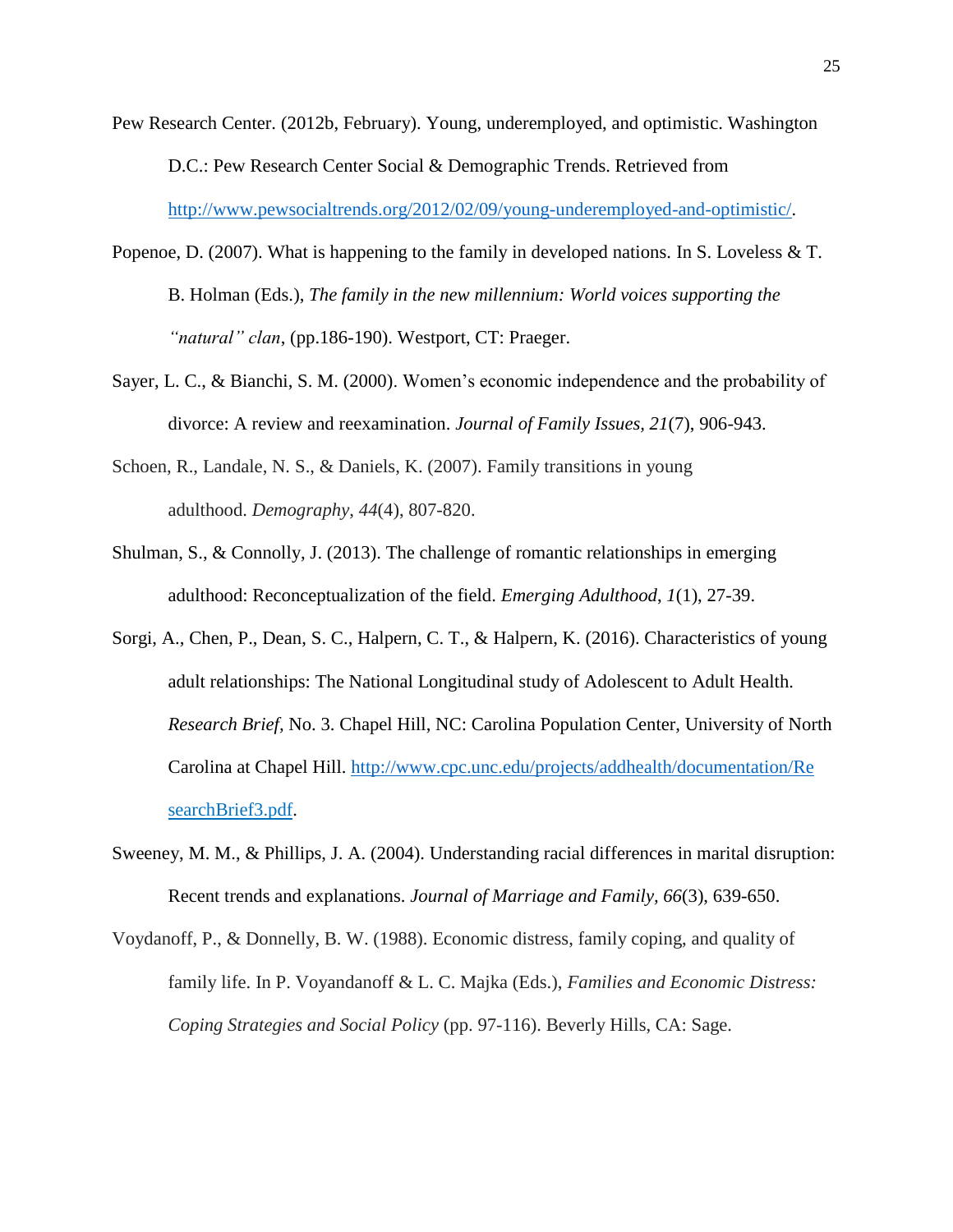- Western, M., & Tomaszewski, W. (2016). Subjective wellbeing, objective wellbeing and inequality in Australia. *PLoS ONE 11*(10), 1-20.
- White, L., & Rogers, S. J. (2000). Economic circumstances and family outcomes: A review of the 1990s. *Journal of Marriage and Family, 62*(4), 1035-1051.
- Wu, Z., & Pollard, M. S. (2000). Economic circumstances and the stability of nonmarital cohabitation. *Journal of Family Issues*, *21*(3), 303-328.
- Zhang, Y., & Van Hook, J. (2009). Marital dissolution among interracial couples. *Journal of Marriage and Family, 71*(1), 95-107.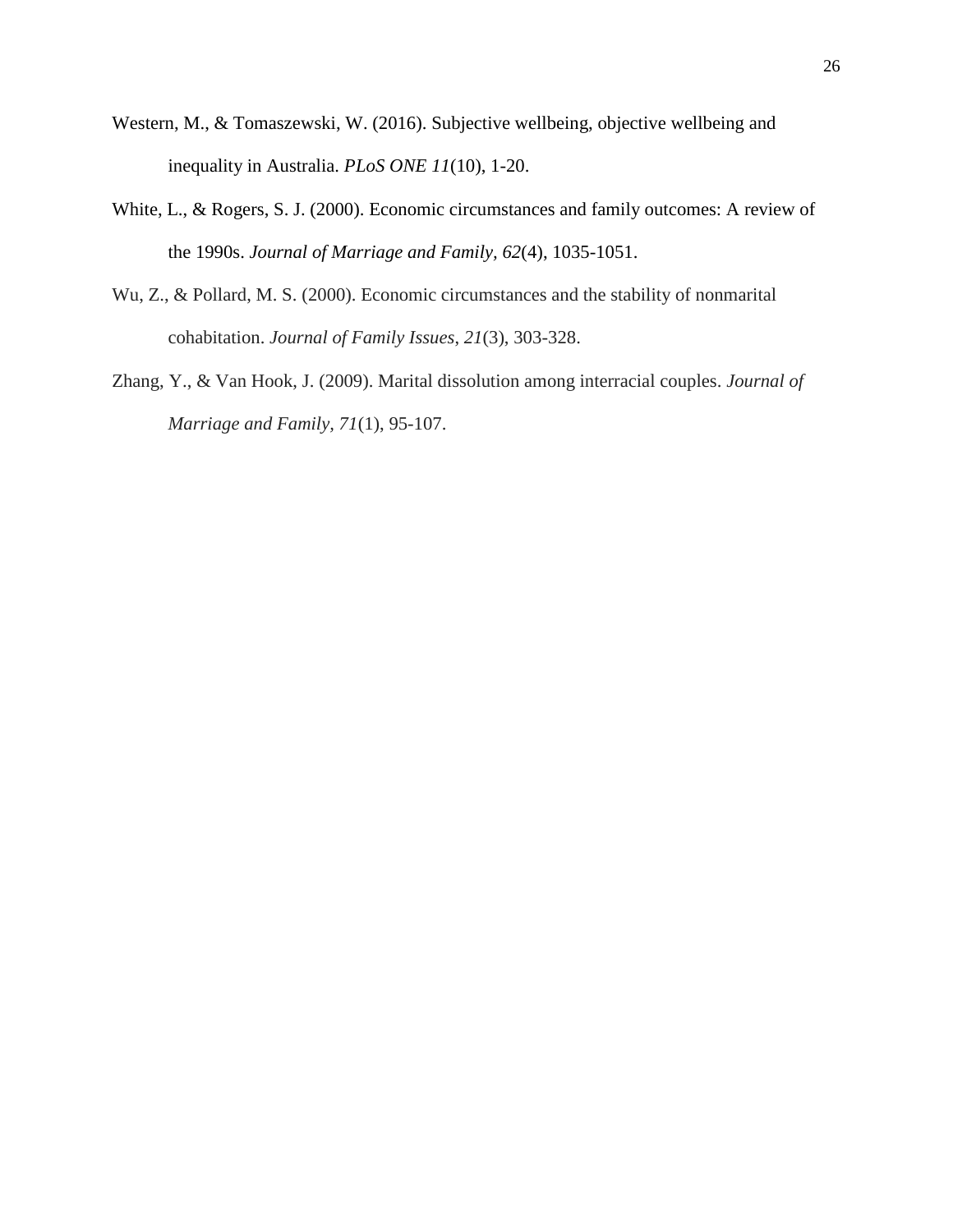# Appendix A.

*Table 1*. Descriptive Statistics (n=559)

|                                       | Percentage/Mean |      | <i>SD</i> | Range    |
|---------------------------------------|-----------------|------|-----------|----------|
| Dependent Variable                    |                 |      |           |          |
| <b>Union Dissolution</b>              |                 |      |           |          |
| <b>Experienced</b> dissolution        | 61.18           | $\%$ |           |          |
| No dissolution                        | 38.82           | %    |           |          |
| <b>Independent Variables</b>          |                 |      |           |          |
| Socioeconomic Characteristics         |                 |      |           |          |
| <b>Financial Prospects (Partner)</b>  | 10.85           |      | 2.57      | $3 - 15$ |
| School Enrollment (Respondent)        |                 |      |           |          |
| Enrolled in school                    | 54.20           | %    |           |          |
| Not in school                         | 45.80           | %    |           |          |
| Education (Partner)                   |                 |      |           |          |
| Enrolled in school                    | 41.86           | %    |           |          |
| Not in school                         | 58.14           | %    |           |          |
| <b>Employment Status (Respondent)</b> |                 |      |           |          |
| Employed                              | 67.26           | $\%$ |           |          |
| Unemployed                            | 32.74           | %    |           |          |
| <b>Employment Status (Partner)</b>    |                 |      |           |          |
| Employed                              | 77.10           | $\%$ |           |          |
| Unemployed                            | 22.90           | %    |           |          |
| <b>Control Variables</b>              |                 |      |           |          |
| Sociodemographic Characteristics      |                 |      |           |          |
| <b>Interracial Relationship</b>       |                 |      |           |          |
| Interracial                           | 20.75           | %    |           |          |
| Same-race                             | 79.25           | %    |           |          |
| Age Difference                        |                 |      |           |          |
| Different age                         | 18.96           | $\%$ |           |          |
| Same age                              | 81.04           | %    |           |          |
| Gender                                |                 |      |           |          |
| Male                                  | 59.75           | $\%$ |           |          |
| Female                                | 40.25           | %    |           |          |
| Family Structure (Respondent)         |                 |      |           |          |
| Two-biological parent                 | 52.42           | %    |           |          |
| Stepparent                            | 13.24           | %    |           |          |
| Single parent                         | 22.18           | %    |           |          |
| Other                                 | 12.16           | $\%$ |           |          |

Source: Toledo Adolescent Relationships Study (TARS)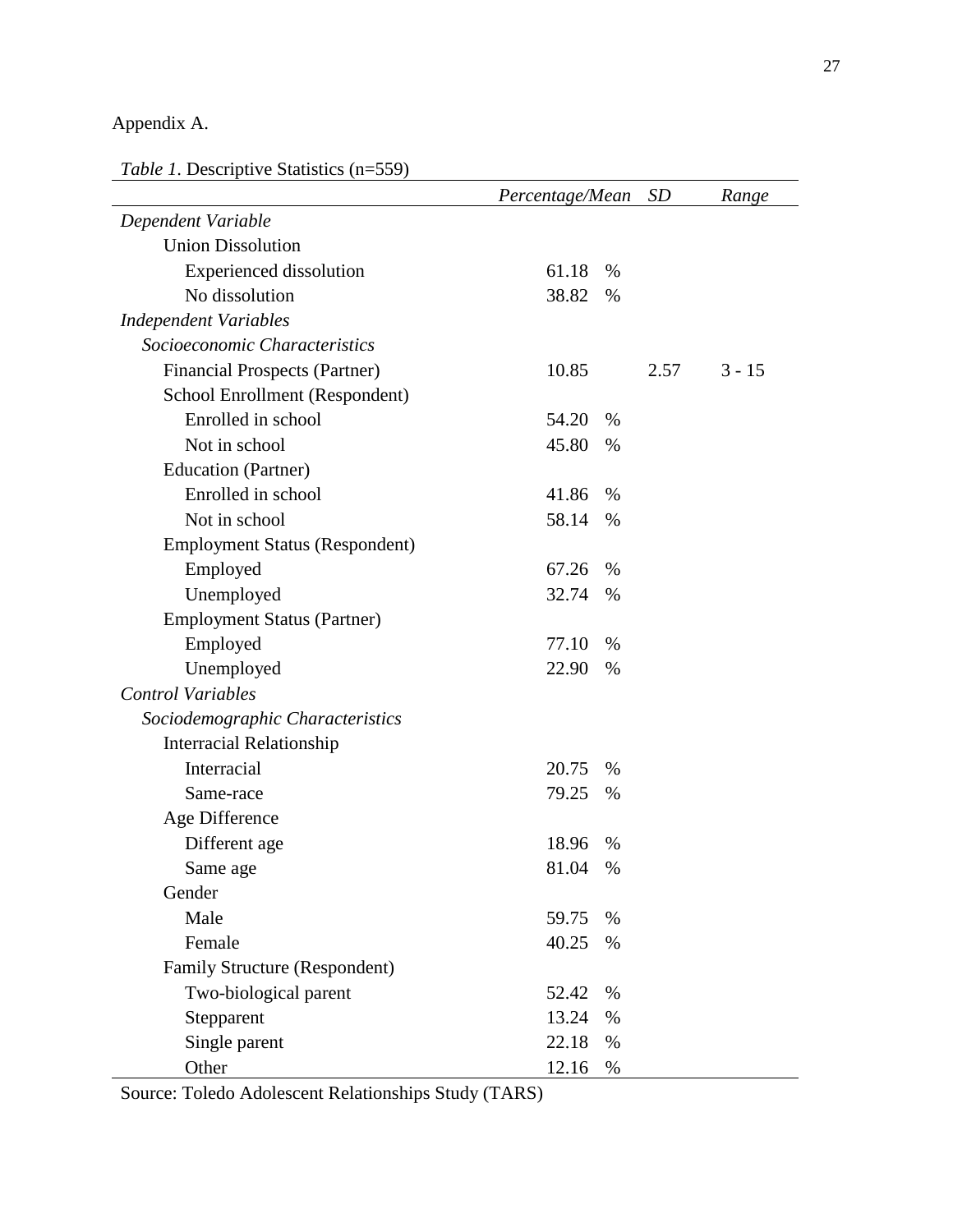|                                     | Percentage/Mean | SD   | Range    |
|-------------------------------------|-----------------|------|----------|
| <b>Control Variables</b>            |                 |      |          |
| <b>Relationship Characteristics</b> |                 |      |          |
| <b>Union Status</b>                 |                 |      |          |
| Dating                              | 62.79<br>$\%$   |      |          |
| Cohabiting                          | 27.37<br>$\%$   |      |          |
| Married                             | 9.84<br>$\%$    |      |          |
| <b>Relationship Duration</b>        | 7.09            | 1.55 | $1 - 8$  |
| <b>Shared Children</b>              |                 |      |          |
| Yes                                 | 23.26<br>$\%$   |      |          |
| N <sub>o</sub>                      | 76.74<br>$\%$   |      |          |
| <b>Relationship Dynamics</b>        |                 |      |          |
| Verbal Conflict                     | 6.71            | 2.34 | $3 - 15$ |
| Trust                               | 3.98            | 1.15 | $1 - 5$  |
| Validation                          | 8.16            | 1.56 | $2 - 10$ |
| Love                                | 4.41            | 0.95 | $1 - 5$  |

*Table 1 continued*. Descriptive Statistics (n=559)

Source: Toledo Adolescent Relationships Study (TARS)